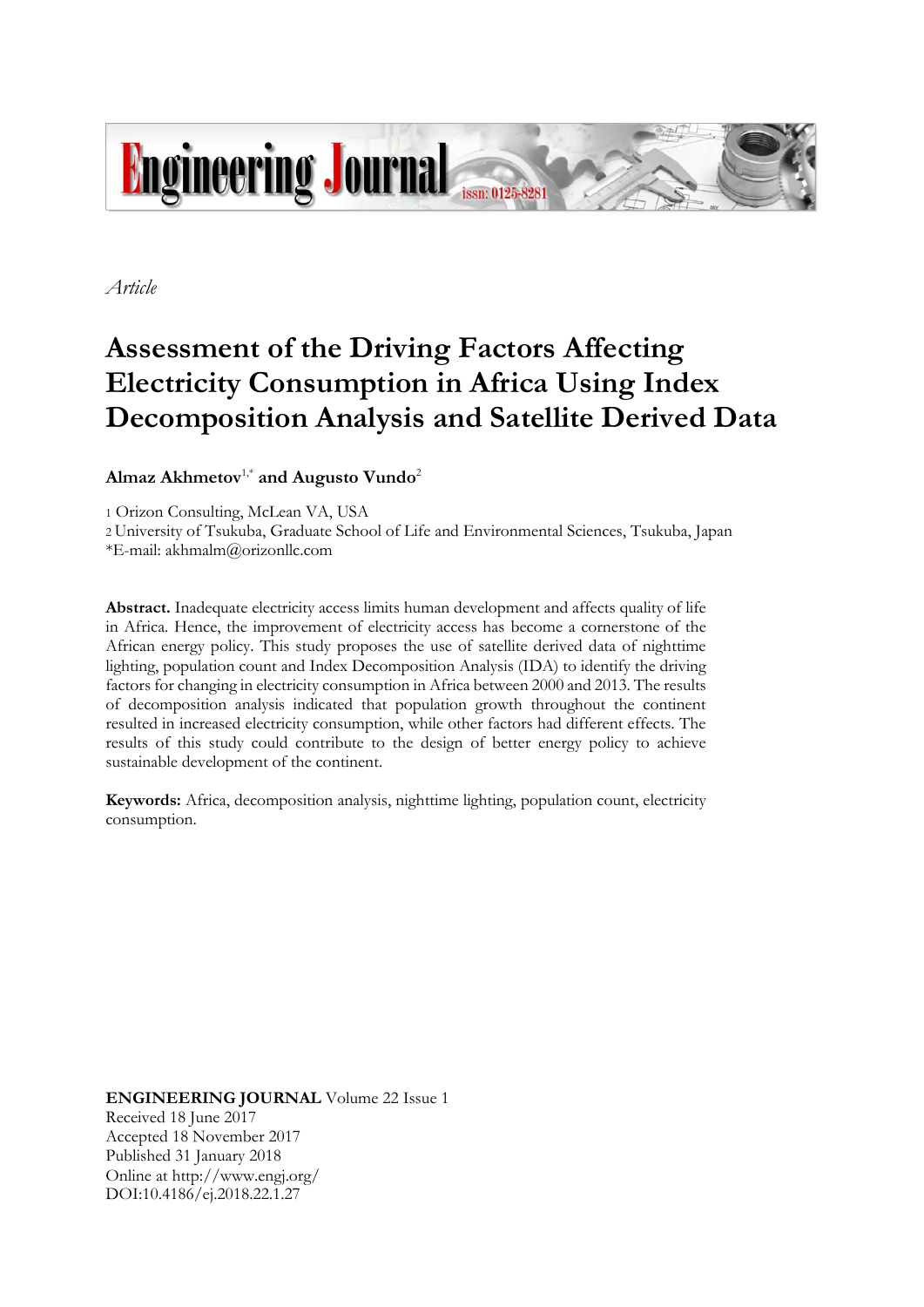# **1. Introduction**

Universal access to modern energy is crucial to achieve sustainable development in Africa [1]. Central deficiency of African energy system, primarily in Sub-Saharan Africa, is the limited access to electricity. For example, average annual per capita residential electricity consumption of the household with electricity access in Sub-Saharan Africa (excluding South Africa) is around half the average amount of China, 20% of Europe and about 7% of the USA [2]. In general, energy poverty undermines education, healthcare and economic development of the vast majority of African nations. Hence, addressing this issue has become a regional energy policy challenge.

Energy development in the continent needs to keep pace with economic aspirations of the continent [2]. Kebede et al. (2010) identified the presence of positive relationship between economic growth and energy use and 1% GDP increase requires 0.55% increase in energy use in Sub-Saharan Africa [3]. Massive internal and external investments are required to improve energy access in Sub-Saharan Africa [4-5]. Moreover, there is no universal policy to ensure expansion of energy sectors due to significant regional diversity in energy systems, energy consumption economic structures and population structures [4-7].

It is proven that improved access to electricity has positive impact on African nations` health and education systems and private sector`s productivity [8]. However, power sectors of African states are significantly underdeveloped comparing to other developing countries [9]. Another constraint to development of the continent is the low reliability of electricity supply. It is estimated that the alleviation of electricity poverty in Sub-Saharan Africa requires almost 40 times increase of the electrification rate [10].

There are multiple international initiatives aiming to eradicate energy poverty in Africa. The African Development Bank focuses on technologies and subsectors that are important to address current and future energy demand of the content, including renewable energy, project related to fossil fuels, power transmission and distribution, region cooperation and supply- and demand-side energy efficiency measures [11]. To address the regional energy crisis, the Economic Community of West African States (ECOWAS) plans to attract private investments in energy efficiency and increase the use of renewable energy to address energy security and access challenges in the region [12-13]. The USAID-led "Power Africa" initiative aims to install additional 30 GW of power generation capacity, primarily renewable energy, to provide access to 60 million homes and businesses across the continent [14]. Akon Lighting Africa project intents to develop solar power solutions to provide electricity access to African villages [15]. As a part of its global "Shaping the Future of Energy" initiative, the World Economic Forum facilitates activities aiming to understand opportunities and obstacles to achieve universal electricity access in Africa through public private collaboration [16]. The Africa renewable energy initiative under African Heads of State and Government on Climate Change is set to utilize the renewable energy potential of the continent [17].

The continent possesses significant, but so far untapped energy resources [18-19]. In particular, utilization of abundant renewable energy resources considered being a solution to the existing energy crisis [1]. However, effective exploitation of the potential as well as development of adequate energy policy requires thorough understanding of driving factors behind electricity consumption in Africa.

#### **2. Literature Review**

Index Decomposition Analysis (IDA) has been widely utilized to assess changes in aggregate national and regional energy consumption. Furthermore, several studies used decomposition analysis of sectoral energy consumption in Africa.

Karekezi (2002) indicated that changing population structure and economic growth are the main factors behind the growing demand for modern energy services [7]. It was defined that the urbanization and growing wealth are the key drivers of demand. The study demonstrated inadequate energy services for the poor in Africa.

Ben Hammamia et al. (2014) utilized the Fisher Ideal Index decomposition methodology to decompose energy intensity in Tunisia into two factors: structural change of the economy and energy efficiency [20]. It was identifies that improved energy efficiency was the main driving factor in reduction of energy intensity in the period 1990-2008. Additionally, increased role of service sector in the Tunisian economy also contributed to reduction of the energy intensity.

Iglesi-Lotz and Blignaut (2011) utilized the three factor (output, structural changes and efficiency improvements) sectoral decomposition analysis to define the driving forces of electricity consumption in the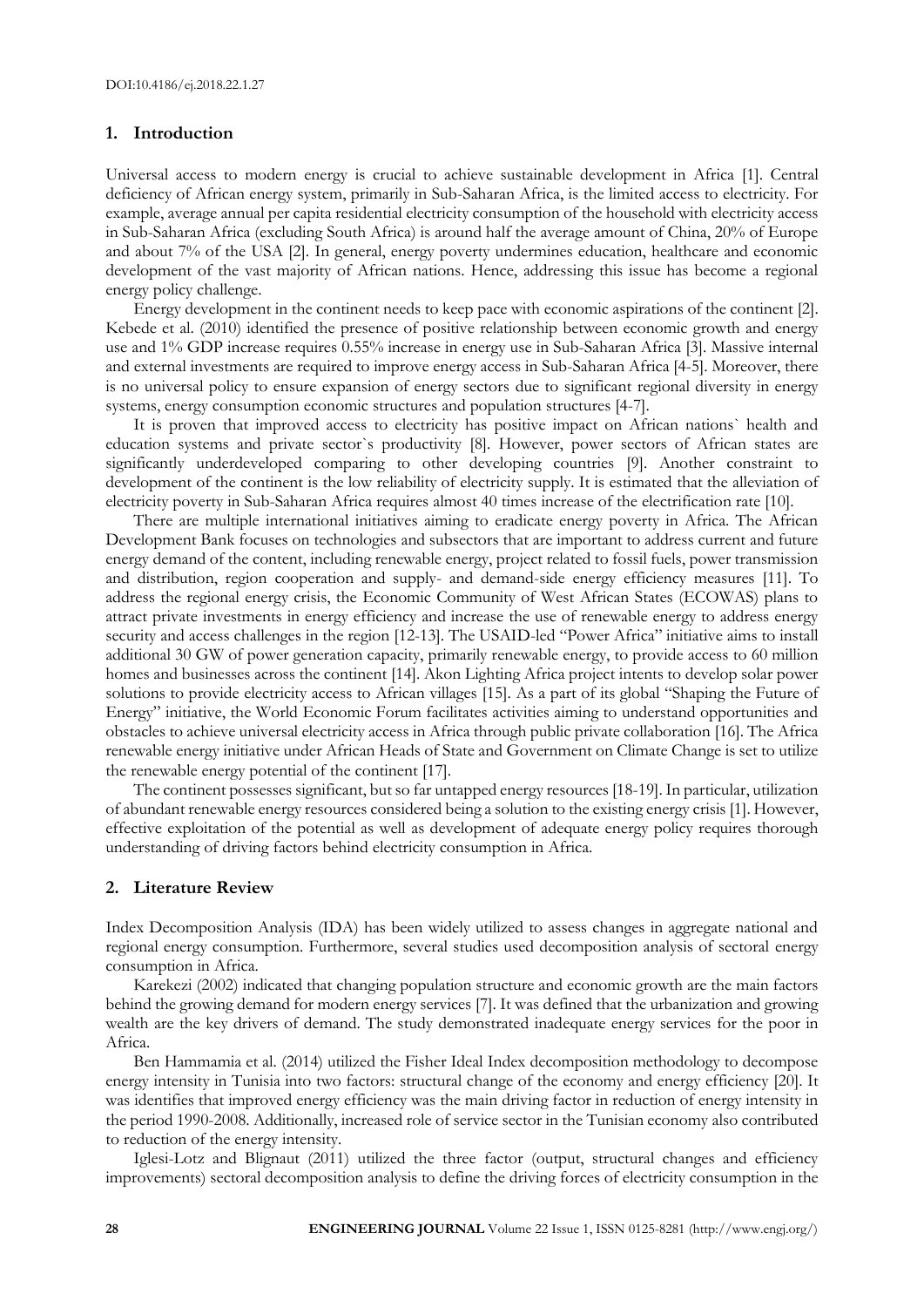South African economy for the period 1993-2006 [21]. The results indicated that the sectoral activities were the primary factor behind the increase in electricity consumption, followed by structural changes. Efficiency improvements were not sufficient to offset the combined effects of output and structural effects on electricity consumption.

Olanrewaju et al. (2013) developed a combined Index Decomposition Analysis-Artificial Neural Network-Data Envelopment Analysis (IDA-ANN-DEA) model to assess the industrial energy consumption in South Africa for the period 1971-2008 [22]. Energy consumptions of the 11 sectors were decomposed into three explanatory factors: activity, structure and energy intensity. The results of IDA indicated that the activity had the biggest effect on energy consumption, while the structure and intensity effects were negligible.

Decomposition analysis of residential electricity consumption in the United States of America indicated that the number, the size of the homes and increased electricity intensity per foot caused significant rise in electricity use [23]. Decomposition analysis of regional energy and electricity consumption and consequent ranking of the regions in China and India respectively revealed different driving factors and significant regional differences in consumption and saving potential, implying the need for distinctive regional energy saving policy needs [24-25]. Decomposition analysis of household electricity consumption in Indonesia indicated significant contribution of electrified households to GDP, while the effects of intensity and efficiency were smaller [26].

The night-time light (NTL) satellite data was used in research for different purposes, from urban land extraction and poverty analysis [27, 28-31]. Furthermore, the NTL data was widely used to assess economic and energy poverty in Africa. For example, Elvidge et al. (2009a) produced a global poverty map using satellite data of population count and NTL [27]. A poverty index was calculated by dividing population count by NTL. Authors assumed that areas with higher population counts and lower NTL in developing countries would have higher poverty level and vice versa. NTL was considered as a proxy for wealth. It was estimated that there were 20 African countries among the countries with population larger than 10 million and poverty level higher than 50%. African countries with greater than 80% poverty level were Ethiopia, Burkina-Faso, Madagascar, Uganda, Tanzania, Malawi and Niger, while the country with the lowest poverty rate (34%) was South Africa.

Doll and Pachauri (2010) utilized global datasets of NTL, a gridded population dataset and a global urban area dataset to estimate population without access to electricity by comparing satellite data to the International Energy Agency (IEA) statistics on electricity access between 1990 and 2000 [32]. The study showed the decline of population without access to electricity in North Africa, while in Sub-Saharan Africa population without electricity increased, indicating the slow progress in providing electricity assess in the latter region. It was partially due to the low population densities in rural areas.

Min et al. (2013) used NTL imagery to detect rural electrification of the villages in Senegal and Mali by comparing satellite data with survey data [33]. The study utilized a direction algorithm based on NTL and the geographic location of the villages to classify electrified villages. It demonstrated the direct correlation between NTL and access to electricity of the villages. Electrified villages appeared to be brighter and viceversa.

This paper aims to identify factors of electricity consumption in Africa using three-factor (electricity intensity of the economies, economic activity and population) decomposition analysis and assessment of NTL satellite data for the period 2000-2013. On top of that, the study investigates the changes in energy profiles, electricity production and consumption patterns of African states during the same period. It also reviews demographics and socioeconomics of the countries. The ultimate goal of this study is to contribute to the existing research and better understanding of the African energy system.

The rest of this paper is organized as follows. A brief overview of energy profiles of African countries with focus on electricity sector is done in Chapter 3. Chapter 4 describes methodology and sources of data. The results are presented and discussed in Chapter 5. Chapter 6 provides conclusions of this research and future studies.

### **3. Energy Profiles of African Countries**

Africa possesses more than sufficient energy resources to satisfy its demand [2]. However, the potential remains mainly untapped. Underdeveloped electricity infrastructure and population trends are the main obstacles to African energy and economic development [2, 6]. Furthermore, energy profile and the relationship between energy consumption and economic growth in the African countries are notably divergent [34].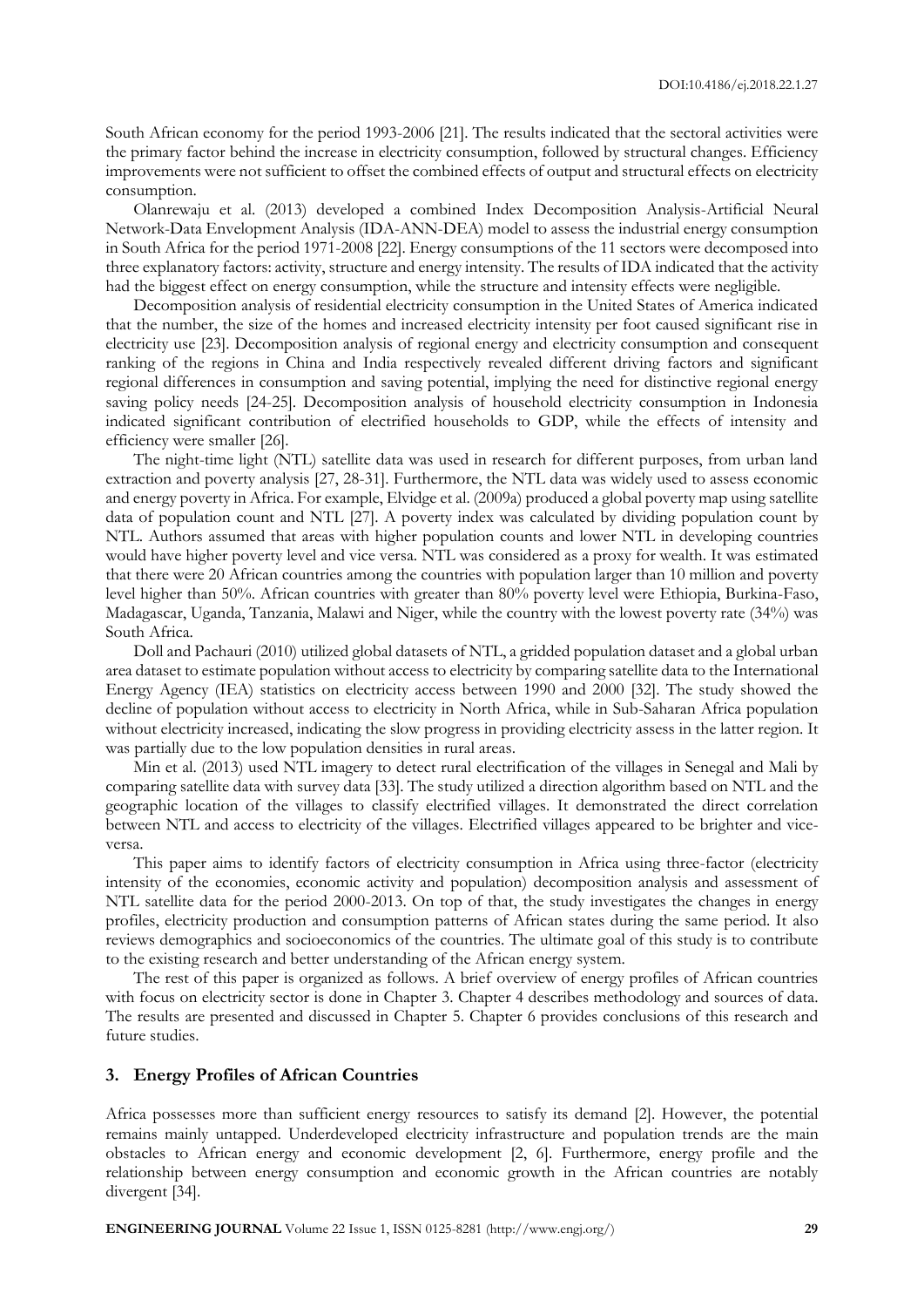#### DOI:10.4186/ej.2018.22.1.27

Electricity consumption in Sub-Saharan Africa is the lowest in the world [35], while Northern African countries consume significantly more electricity. There are significant disparities in electricity consumption among the African countries as displayed in Fig. 1. South Africa is the highest consumer of electricity on the continent. In contrast, Guinea-Bissau consumed only 35 GWh of electricity in 2013, which constituted only 0.02% of South Africa`s total final electricity consumption. Top-10 countries consume 84% of total final electricity in Africa. Share of electricity in the total final consumption (TFC) is generally higher in more developed countries and Small Island Developing States (SIDS). Lower share of electricity consumption in the TFC are primarily observed in countries with significant energy resources and the less developed countries.



Source: Authors` calculations using UN data [36].

Fig. 1. Final electricity consumption in Africa in 2013.

There are also substantial variations in installed capacities due to alterations in socio-economic factors, infrastructure development and resources availability. African countries with the largest installed capacities are South Africa and Egypt. Island nations of Comoros and Sao Tome and Principe are notable for their low installed capacities on the continent. Total installed capacities have declined in Eritrea, Seychelles and Zimbabwe by 25 MW, 3 MW and 2 MW respectively since 2000. Meanwhile, total installed capacity in Equatorial Guinea has increased by almost 3000% since 2000 due to utilization of abundant hydrocarbon resources and hydropower potential.

Electricity fuel mix in Africa varies significantly from one country to another due to availability of energy sources. South Africa is the largest electricity consumer of the continent and only country with operating commercial nuclear reactors. Oil products (52%) dominate the fuel mix for electricity production in Africa, followed by hydropower (20%) and natural gas (16%) as seen in Fig. 2. Coal is the dominant fuel in South Africa, Botswana, Niger, Morocco, Mauritius and Zimbabwe. Non-hydro renewable energy constitutes only 0.1% of the TFC of the continent. The largest producers of non-hydro renewable energy are Kenya  $(4\%)$ , Cabo Verde (1%) and Ethiopia (1%). The African Great lakes and the river Nile are important for hydropower production for the countries located around the reservoirs.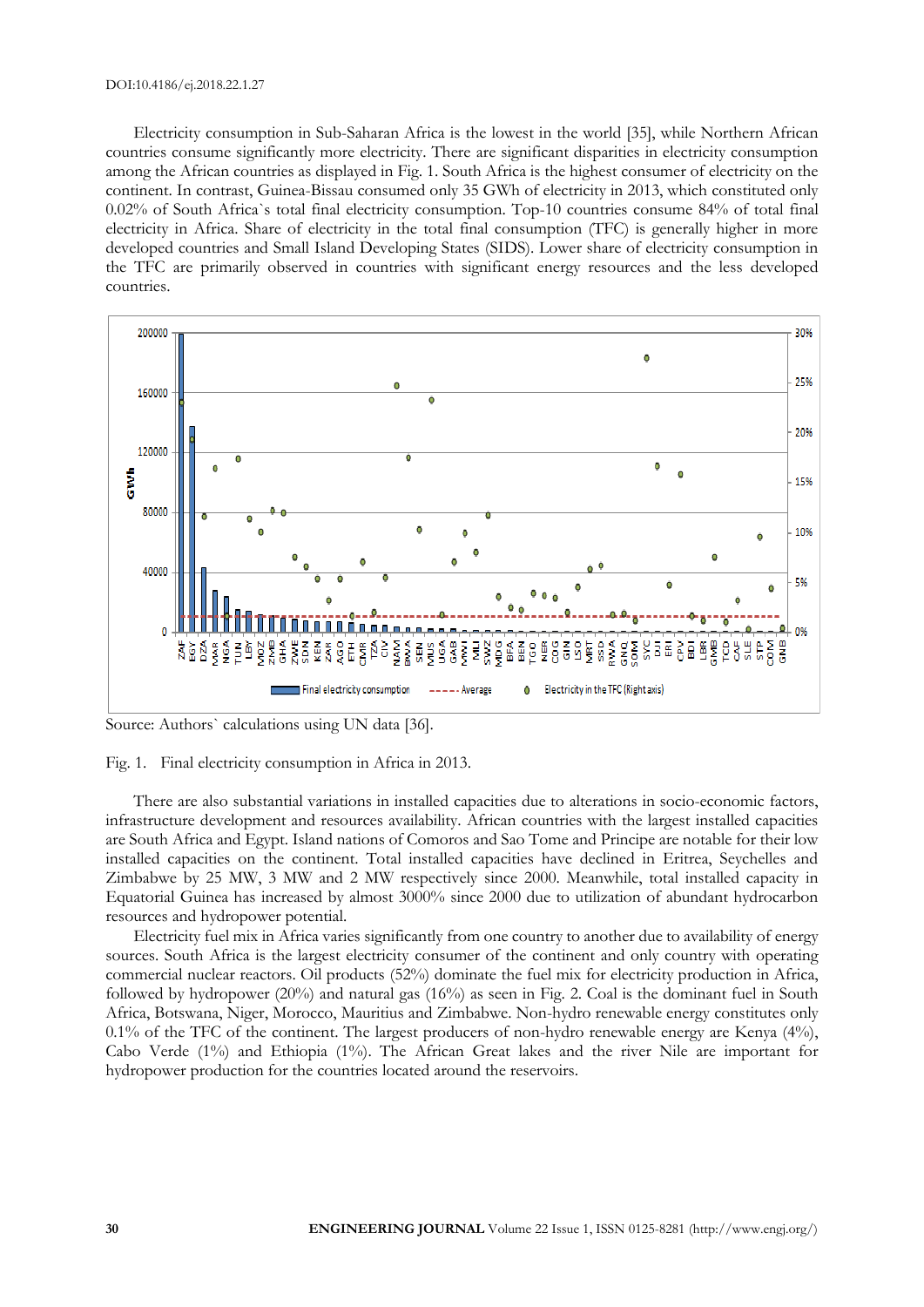





Industry (43%) is the largest consumer of electricity, followed by residential (33%) and other sectors (24%) in the continent as seen in Fig. 3. In Mozambique industry accounts for 80% of final electricity consumption, while the residential consumption (83%) is the largest in Gambia. Electricity is used by households primarily for lighting and electrical appliances, while it is widely unaffordable for cooking in Africa [37]. It is likely that the share of residential sector in many African countries would be higher if better access to electricity was achieved.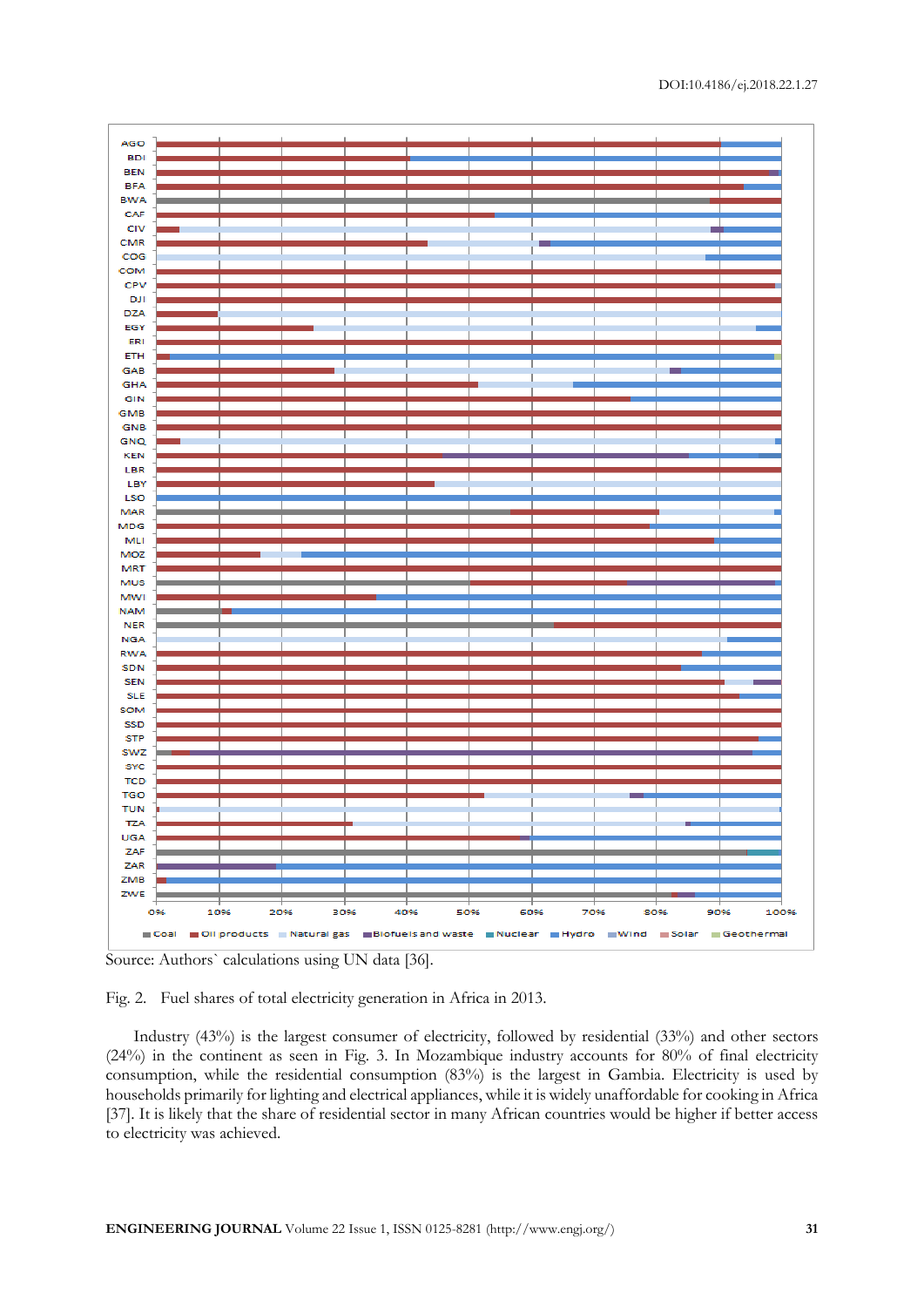

Source: Authors' calculations using UN data [36].



According to the World Bank data [38], 828 million people in Africa do not have access to electricity, of which 495 million live in rural area and 333 million live in urban area. All population of Northern African countries has access to electricity, while only about 5% of South Sudanese have access to electricity as presented in Fig. 4. Continent-wide about 70% of urban population and 27% of rural population have access to electricity. Poverty, gross domestic savings, corruption, share of rural population and population density are the main factors of the electricity access variations in Sub-Saharan Africa [6].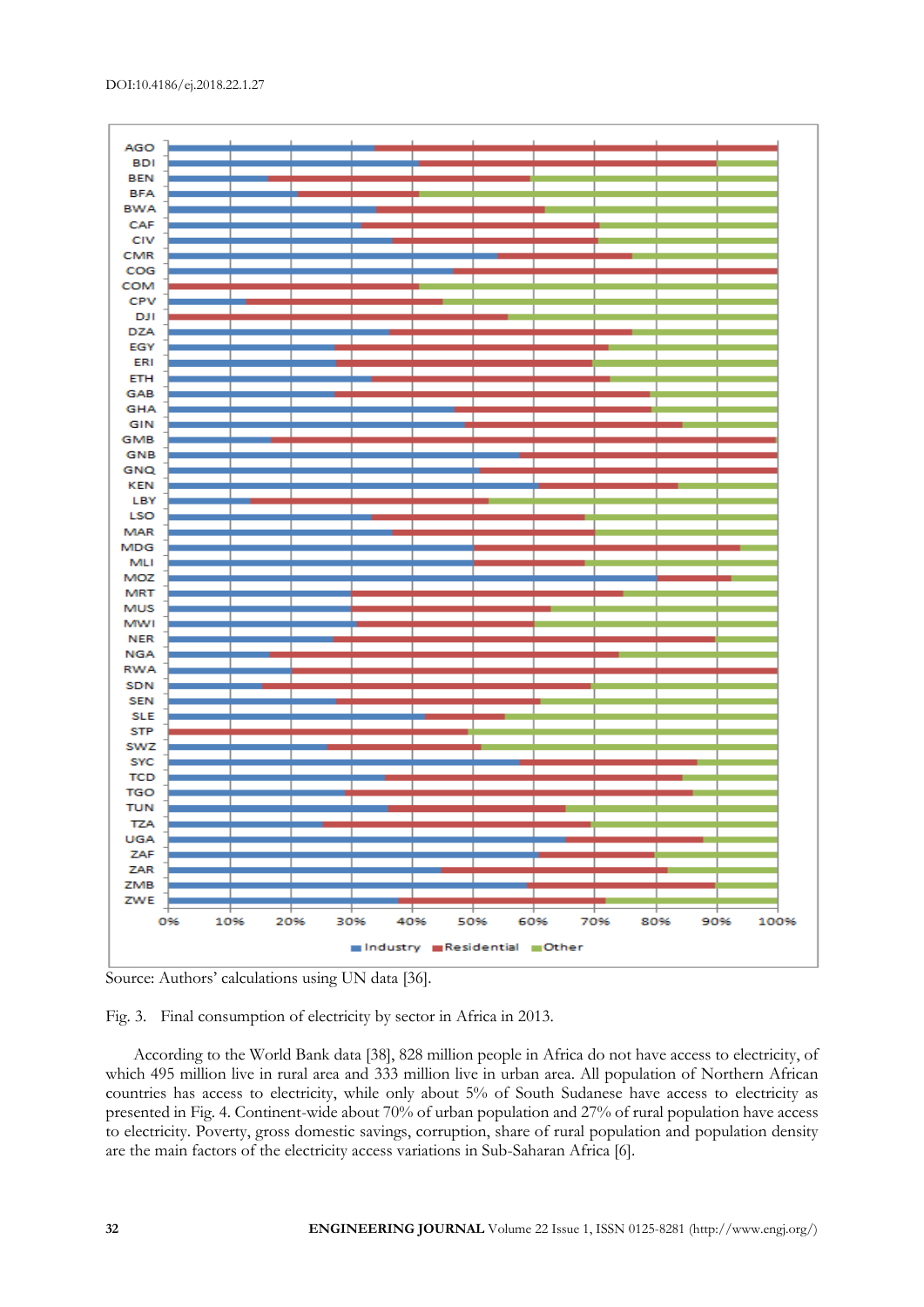

Source: Authors' calculations using World Bank data [38].

Fig. 4. Access to electricity of urban and rural population in Africa in 2012.

Significant variations in electricity profiles of African countries imply the need for the country specific energy policies based on analysis factors of electricity consumption in Africa. Understanding the main reasons for underlying changes in electricity consumption can assist in addressing energy security of the African countries. To the best authors` knowledge, this is the first continent wide attempt to perform decomposition analysis electricity consumption and satellite derived data assessment.

# **4. Data and Methodology**

This study utilizes temporal decomposition analysis of economic and demographic factors affecting electricity consumption and spatial assessment of satellite derived NTL and population count. After that, the results of decomposition analysis are combined with satellite data. Socio-economic and electricity indicators of the countries under analysis are presented in Appendix I.

# **4.1. Decomposition Analysis of Electricity Consumption**

Index Decomposition Analysis is the preferred methodology in energy studies to investigate factors influencing energy consumption [39]. The Logarithmic Mean Divisia Index (LMDI) is the preferred method among the existing IDA methodologies due to theoretical robustness, adaptability, and availability of perfect decomposition [40]. This study aims to conduct decomposition analysis of the factors affecting total electricity consumption between 2000 and 2013 in the African countries. Total electricity consumption is decomposed into three explanatory factors as follows:

$$
\sum_{i} E_i = \sum_{i} P_i \frac{E_i}{Q_i} \frac{Q_i}{P_i} = \sum_{i} P_i I_i A_i \tag{1}
$$

where  $E_i$  is the total final electricity consumption (GWh) in country *i*.  $Q_i$  is the Gross Domestic Product (GDP) (Purchasing Power Parity [PPP] based constant 2011 international USD) in country  $i$ ,  $I_i$  is the electricity intensity of GDP (GWh/PPP constant 2011 international USD) in country  $i$ ,  $A_i$  denotes economic activity (PPP constant 2011 international USD per capita) in country  $i$ , and  $P_i$  is the total population in country  $i$ .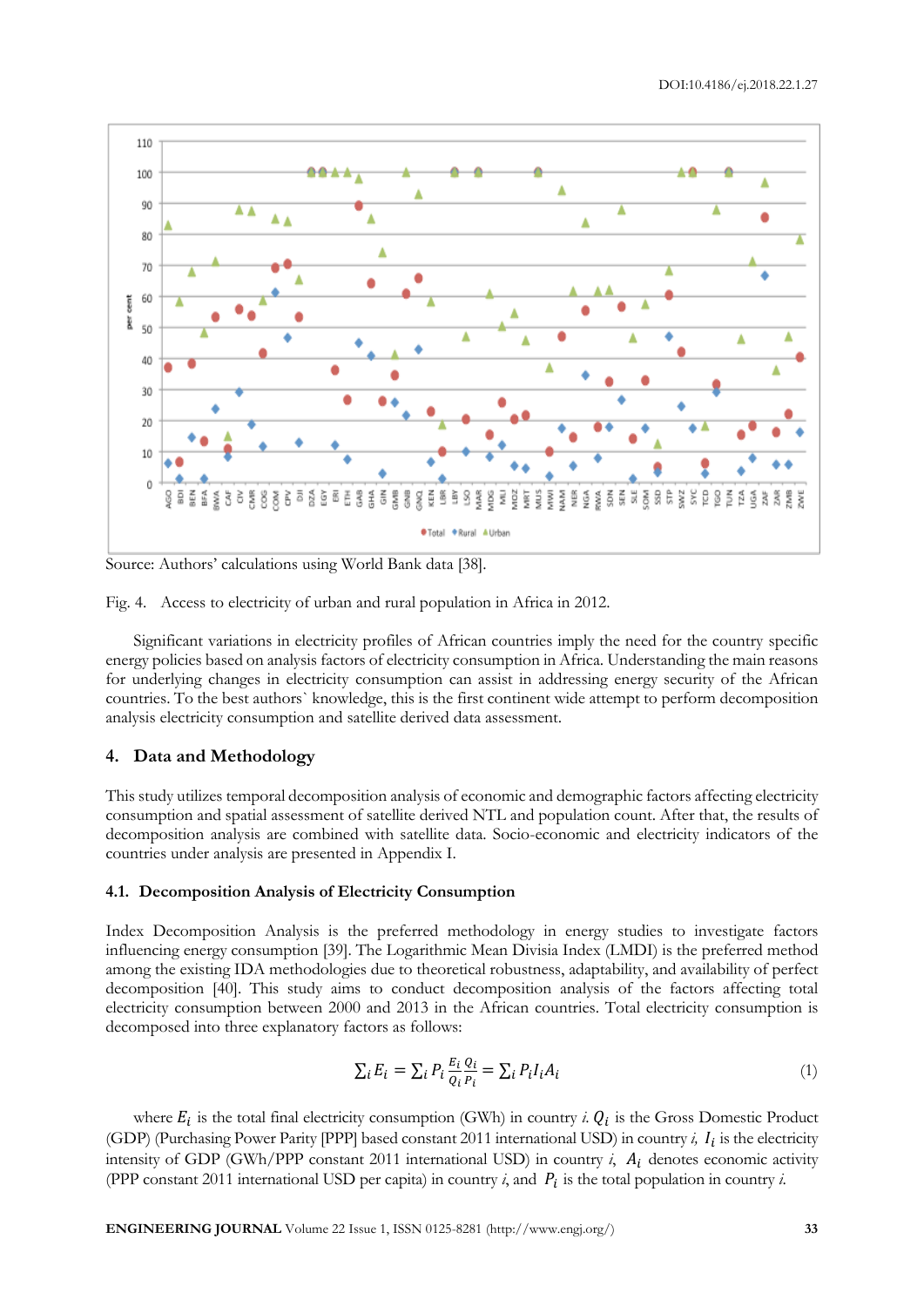Total changes in electricity use between target year (2013) and base year (2000) is expressed as follows:

$$
\Delta E_i = E_i^{2013} - E_i^{2000} = \Delta E_{pop} + \Delta E_{int} + \Delta E_{act}
$$
 (2)

where  $\Delta E_{pop}$  is the changes in electricity consumption caused by changes in population,  $\Delta E_{int}$  denotes changes in electricity consumption due to changes in electricity intensity of GDP, and  $\Delta E_{act}$  is the changes in electricity use caused by changes in economic activity.

The explanatory factors are expressed as follows:

$$
\Delta E_{pop} = \sum_{i} w_i \ln(\frac{P_i^{2013}}{P_i^{2000}})
$$
\n(3)

$$
\Delta E_{int} = \sum_{i} w_{i} \ln(\frac{I_{i}^{2013}}{I_{i}^{2000}})
$$
\n(4)

$$
\Delta E_{act} = \sum_{i} w_i \ln(\frac{A_i^{2013}}{A_i^{2000}})
$$
\n(5)

Due to limited data availability, Eritrea, Somalia, and Western Sahara are excluded from data decomposition analysis, but available for NTL and population count assessment. For the purpose of analysis, data for former Sudan (including South Sudan) is used for decomposition analysis. Total number of countries analyzed is 51. Total electricity consumption data is from UN Data [36], while GDP data in Purchasing Power parity based 2011 international USD and population data are acquired from World Bank data [38]. Table 1 presents the overview of the indicators considered in this study.

Table 1. Electricity consumption indicators.

| Indicator    | Unit                    | Mean |       | Max         |        | Min  |      |
|--------------|-------------------------|------|-------|-------------|--------|------|------|
|              |                         | 2000 | 2013  | <b>2000</b> | 2013   | 2000 | 2013 |
| E            | TWh                     | 6.72 | 11.43 | 162.52      | 199.31 | 0.02 | 0.04 |
|              | Mln.                    | 15.7 | 21.8  | 122.9       | 172.8  | 0.1  | 0.1  |
| $\mathcal A$ | PPP (2011) USD/capita   | 4111 | 5665  | 21997       | 34233  | 518  | 561  |
|              | MWh/Mln. PPP (2011) USD | 51   | 51    | 372         | 42.4   |      |      |

Although there is internationally accepted definition of official electricity consumption, in international practice statistics is usually referred as official statistics if it follows the United Nations Fundamental Principals of Official Statistics [41]. The UN electricity consumption data are collected from the national official statistical agencies following methodological recommendations from the United Nations on the sources, methods and procedures of the statistics [42]. Furthermore, the United Nations have also developed specific recommendations for countries with less sophisticated data compilation and analysis technique [43].

Three most common methods to convert GDP into a common currency are nominal, real and purchasing power parity. Nominal GDP uses market exchange rate and does not take into account differences in the cost of living in different countries. The indicator could be used for spatial analysis in a given year. Real GDP adjusts the value of economic output for price changes between different time periods. The indicator could be suitable for temporal decomposition analysis. However, a combination of temporal decomposition analysis and spatial analysis of NTL and population count requires a macroeconomic measure of the value of GDP adjusted to the cost of living in different countries of the continent. Hence, GDP PPP is more useful when comparing difference in living standards between the African nations.

Mean values of all indicators, apart from electricity intensity, have increased since 2000. Electricity consumption in more developed countries has grown larger than in the least developed countries in Africa. Faster population growth (more than 50%) was observed in DR Congo, Gambia, Mali, Niger and Uganda. Faster economic growth (more than 100%) was observed in Chad, Equatorial Guinea, Ethiopia, and Mali, while GDP per capita has declined in Central African Republic, Comoros, Cote d`Ivoire, Liberia, Libya, Madagascar, and Zimbabwe since 2000. Average continent-wide electricity intensity of GDP has not changed since 2000. Electricity intensity has grown faster (more than 100%) in Angola, Gambia, and Mozambique,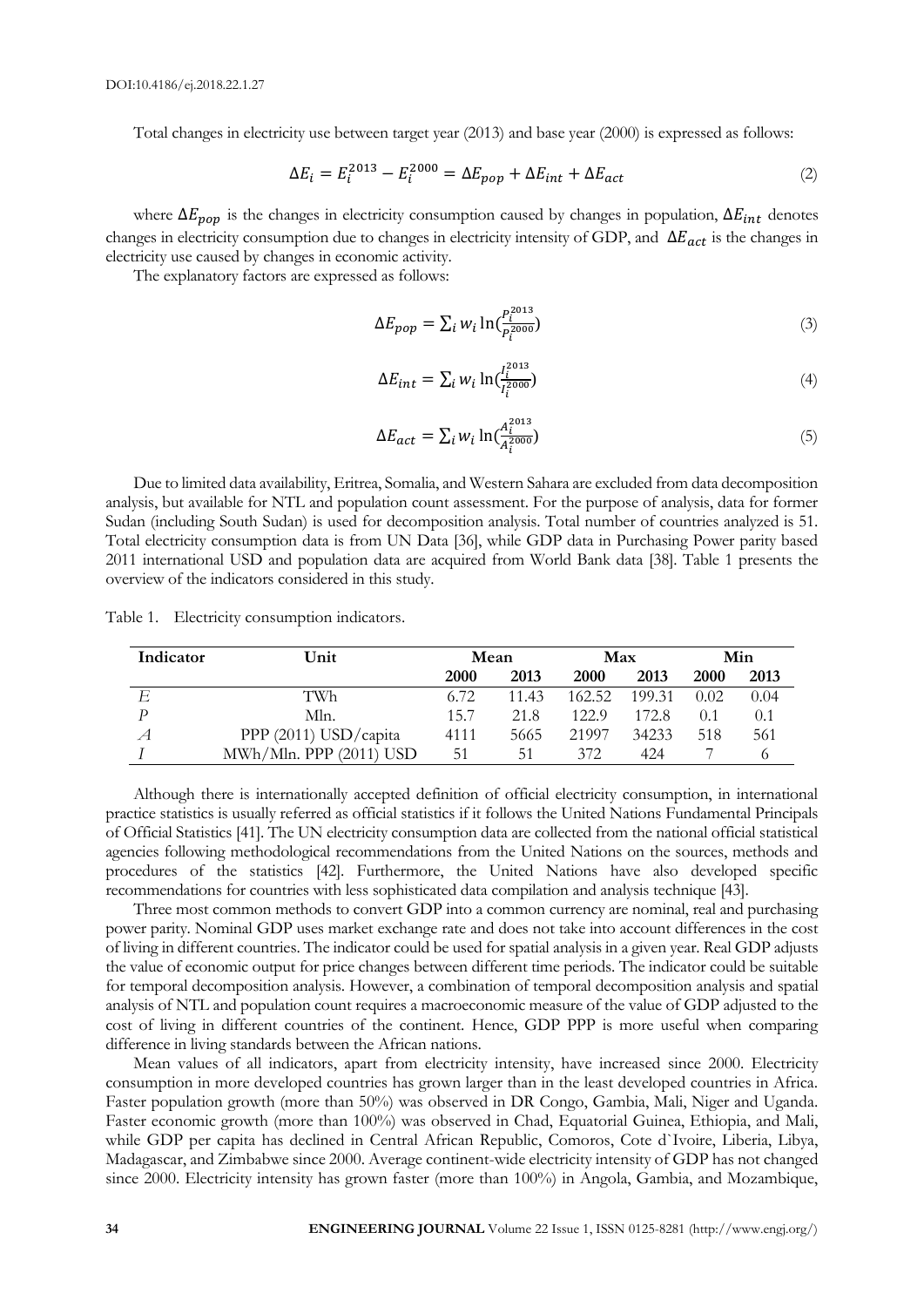while the indicator has declined in Chad, DR Congo, Ghana, Guinea, Malawi, Mali, Namibia, Sierra Leone, South Africa, Swaziland, Uganda, Zambia, and Zimbabwe.

### **4.2. Assessment of NTL and Population Count**

The NTL dataset is a very import source of information for electricity consumption analysis. This data can be easily accessed, thus giving an opportunity for researchers to explore and understand the elements involved in the energy sectors. This study focused on Africa as a whole with some special cases highlighted as they stood out during the analysis.

Satellite derived data of NTL and the gridded human population of the world on a continuous raster surface were used for analysis. Since the release of the first version in 1995, the essential inputs to Gridded Population of the World (GPW) have been population census and administrative boundaries. The purpose of GPW v4 is to provide a spatially-disaggregated population layer that is compatible with datasets from social, economic, Earth science disciplines, and remote sensing data. It provides globally consistent and spatially explicit data for use in research, policy-making, and communications [44]. These datasets are constructed from national or sub-national input for administrative units. GPW v4 is gridded with an output resolution of 30 arc-seconds, or  $\sim$ 1 km at the equator. Separate grids are available for UN-adjusted population counts, population density, data quality indicators, and land and water areas [44]. In total, eight datasets within the GPW v4 are available. Three datasets from this collection were used, namely the UN-Adjusted Population Count v4, Land and Warer Area v4, and National Identifier Grid v4. The land and water area were used as a mask for the UN-Adjusted Population Count, v4 for years 2000, 2010 and 2015. Unfortunately in the GPWv4 data there is no information for year 2013, consequently the average of the years 2010 and 2015 was used for year 2013. Then the continent was split into countries using National Identifier Grid, v4. To avoid any mismatch in terms of area or country extension between the datasets, the GPW v4 and the NTL used the same National Identifier Grid v4.

The NTL data was acquired from the National Oceanic and Atmospheric Administration`s National Geophysical Data Center [45]. The Global Gas Flares data was also used as a mask for the African countries with oil and gas activities [46]. According to Elvidge et al. (2009b), in the production of the gas flares polygon vectors each of the Defense Meteorological Satellite Program (DMSP) features suspected to be gas flares and inspected in higher resolution remote sensing data available in Google Earth [47].

Both the NTL and the population data are version 4 and have an output resolution of 30 arc-seconds or ~1 km, and were reprojected to Geographic Lat/Lon WGS\_1984 geographic coordinate system. The NTL are cloud-free composites of the highest quality. In cases where two satellites collected data, the composites were produced [45]. The NTL data F142000, F152000 and F182013 were used for this analysis. For the data where two composites were present, the case of year 2000, an average was taken in order to avoid any missing information that could be present in one satellite and missing in the other. If only one satellite data was available, no changes were made. Each country data was subset by using the national identifier grid shapefile from the Socioeconomic Data and Applications Center (SEDAC) for both the NTL and population count [48].

After extracted by country, the NTL data was further refined through the gas flares shapefile in countries with gas flares to remove them from the NTL data composite. A total of 17 countries were masked for gas flares. If there was any problem related to the shapefiles, the kmz files were used to support the identification and demarcation of the respective gas flares on the ground by using the high-resolution Google Earth imagery. For example, in Nigeria the mask area includes a big number of cities such as Koko, Orhuwhorun, Islokolo, Yenagoa and Port-Harcourt, just to mention a few. Therefore, the shapefiles for flare gas were adjusted guided by the original from the DMSP product. Once refined the raster data was extracted given the condition NTL>0. Only pixels with a digital number (DN) greater than 0 were used, knowing that the DN ranges from 0 to 63, and this process was done using ArcMap 10.1 and ENVI version 5.1. The same condition was given to the UN-Adjusted Population Count. From the extracted pixels mean values were calculated for each country on the yearly basis and further used in the analysis

Many researchers have pointed out some drawbacks of the NTL data, e.g. the so-called "overglow", which tends to over-represent the extent of lit area [49]. In most of the studies a threshold is set depending on the purpose of the research. Many areas in Africa have no NTL, but have population present causing a gap between the existing population and the non-lit area. It is assumed that the overglow phenomenon can actually have a positive effect. In a sense, that it is an indicator of the increase in the actual NTL.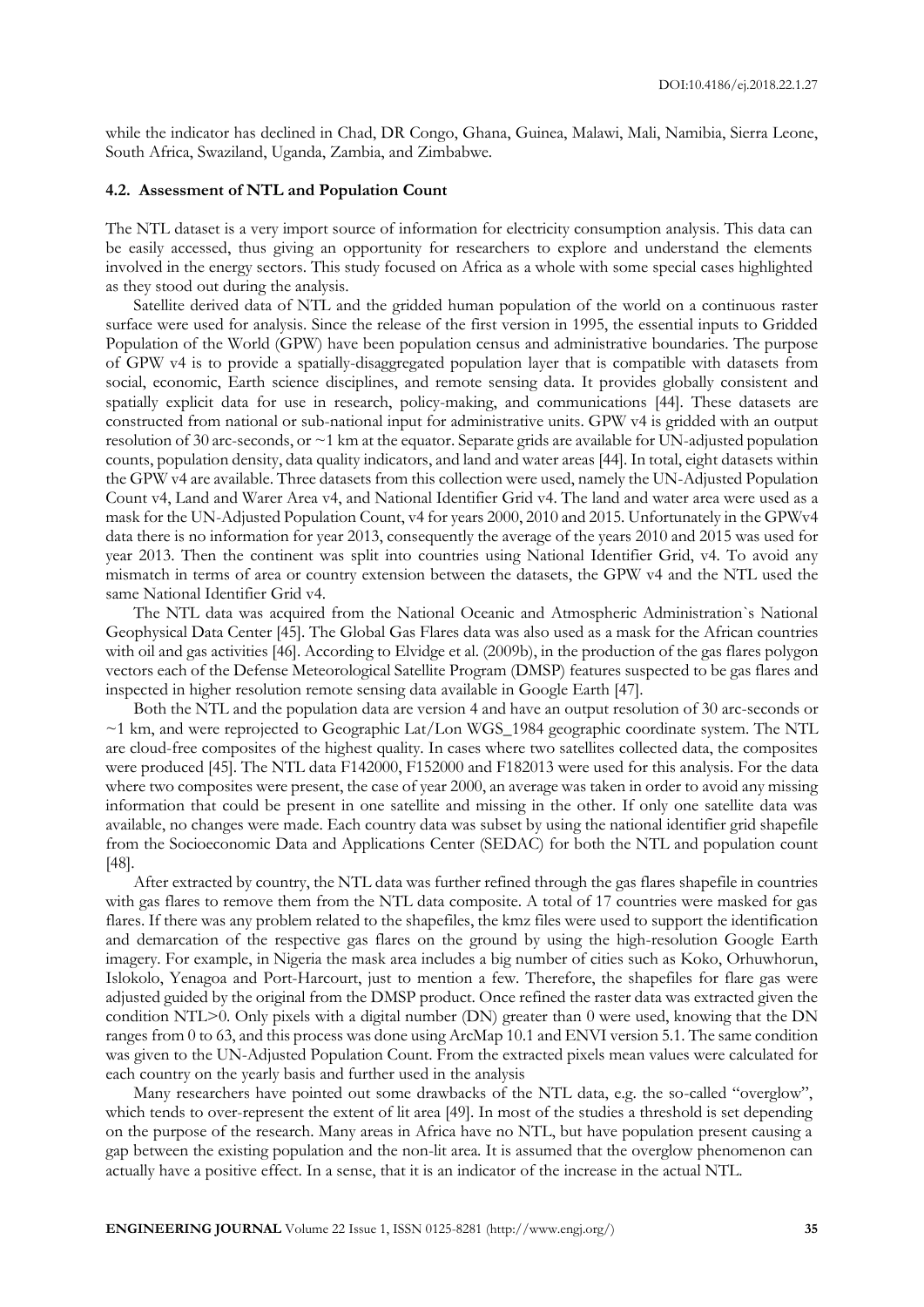### **5. Results and Discussion**

The results of the study are organized into the sections, reporting the results of decomposition analysis, NTL and population count assessment and combined results of decomposition and satellite derived data analyses. The states are grouped into three groups based on mean NTL: high (NTL>1000 km<sup>2</sup> ); medium (1000  $km^2 > NTL > 100 km^2$  and low (NTL<100 km<sup>2</sup>).

#### **5.1. Results of Decomposition Analysis**

The results of decomposition analysis are presented in Appendix II. Total electricity consumption in all 51 countries has increased by almost 70% since 2000. However, the growth was unequal. High NTL countries has accounted for 74% of total increase in electricity consumption, followed by medium NTL countries (22%) and low medium NTL countries (4%). The biggest electricity consumption increase occurred in Mozambique (by 1046%), while consumption in Zimbabwe and Sierra Leone declined by 21% and 15% respectively.

Average electricity consumption by high NTL countries has increased by 104% since 2000. The biggest increase occurred in Nigeria and the lowest was in South Africa. Electricity intensity of GDP was the main relative factor that has affected electricity consumption in Algeria, Libya and Tunisia, while changes in economic activity have had the biggest effect in Egypt, Morocco, Nigeria and South Africa.  $\Delta E_{int}$  was the highest in Algeria and the factor caused the relative decline in South Africa by 21%. It is possible that the decline in the latter might indicate improvements in energy efficiency.  $\Delta E_{act}$  was the highest in Nigeria and the factor caused the relative decline in Libya by 14%. The decline in the latter was likely caused by Libyan civil war.  $\Delta E_{pop}$  was the positive relative factor on electricity consumption in all high NTL countries with the highest effect in Nigeria and the lowest in Libya.

Average electricity consumption by medium NTL countries has increased by 205% since 2000. The biggest increase was observed in Mozambique and the electricity consumption declined in Zimbabwe. Electricity intensity of GDP was the main relative factor in Angola, Congo, Mozambique and Sudan (former). Economic activity was the main relative factor in Botswana, Ethiopia, Ghana, Namibia, Tanzania and Zambia. Population was the main relative factor in Cameroon, Cote d'Ivoire, DR Congo, Kenya, Senegal and Zimbabwe.  $\Delta E_{int}$  was the highest in Mozambique and caused the biggest relative decline in Ghana. It is possible that the energy efficiency contributed to relative decline in electricity consumption in Ghana and Namibia due to high access to electricity, while in DR Congo, Zambia and Zimbabwe the relative decline was caused by insufficient electricity supply.  $\Delta E_{act}$  was the highest in Mozambique and caused the biggest relative decline in Zimbabwe. The latter is likely was caused by considerable economic hardship.  $\Delta E_{pop}$  was the positive relative factor on electricity consumption in all medium NTL countries with the highest effect in Mozambique and the lowest in Zimbabwe.

Average electricity consumption by low NTL countries has increased by 124% since 2000. The biggest increase occurred in Equatorial Guinea and the consumption of electricity declined in Sierra Leone. Electricity intensity of GDP was the main relative factor in Central African Republic, Comoros, Gabon, Gambia and Sao Tome and Principe. Economic activity was the main relative factor in Cabo Verde, Chad, Djibouti, Equatorial Guinea, Lesotho, Mali, Mauritius, Rwanda, Seychelles, Sierra Leone and Uganda. Population was the main relative factor in Benin, Burkina Faso, Burundi, Guinea, Guinea-Bissau, Liberia, Madagascar, Malawi, Mauritania, Niger, Swaziland and Togo.  $\Delta E_{int}$  was the highest in Equatorial Guinea and caused the biggest relative decline in Sierra Leone. It could be argued that the relative decline caused by the indicator in low NTL states was due to insufficient electricity supply.  $\Delta E_{act}$  was the highest in Equatorial Guinea and caused the biggest relative decline in Central African Republic.  $\Delta E_{pop}$  was a positive relative factor on electricity consumption in all low NTL countries with the highest effect in Equatorial Guinea and the lowest in Mauritius.

Uncertainties of energy decomposition analysis results are associated with quality and selection of data source [24]. For example, using real GDP instead of the output adjusted to PPP may lead to different decomposition results [50]. Furthermore, using electricity consumption from other sources (i.e., International Energy Agency or national statistical agencies) might also lead to different outcomes.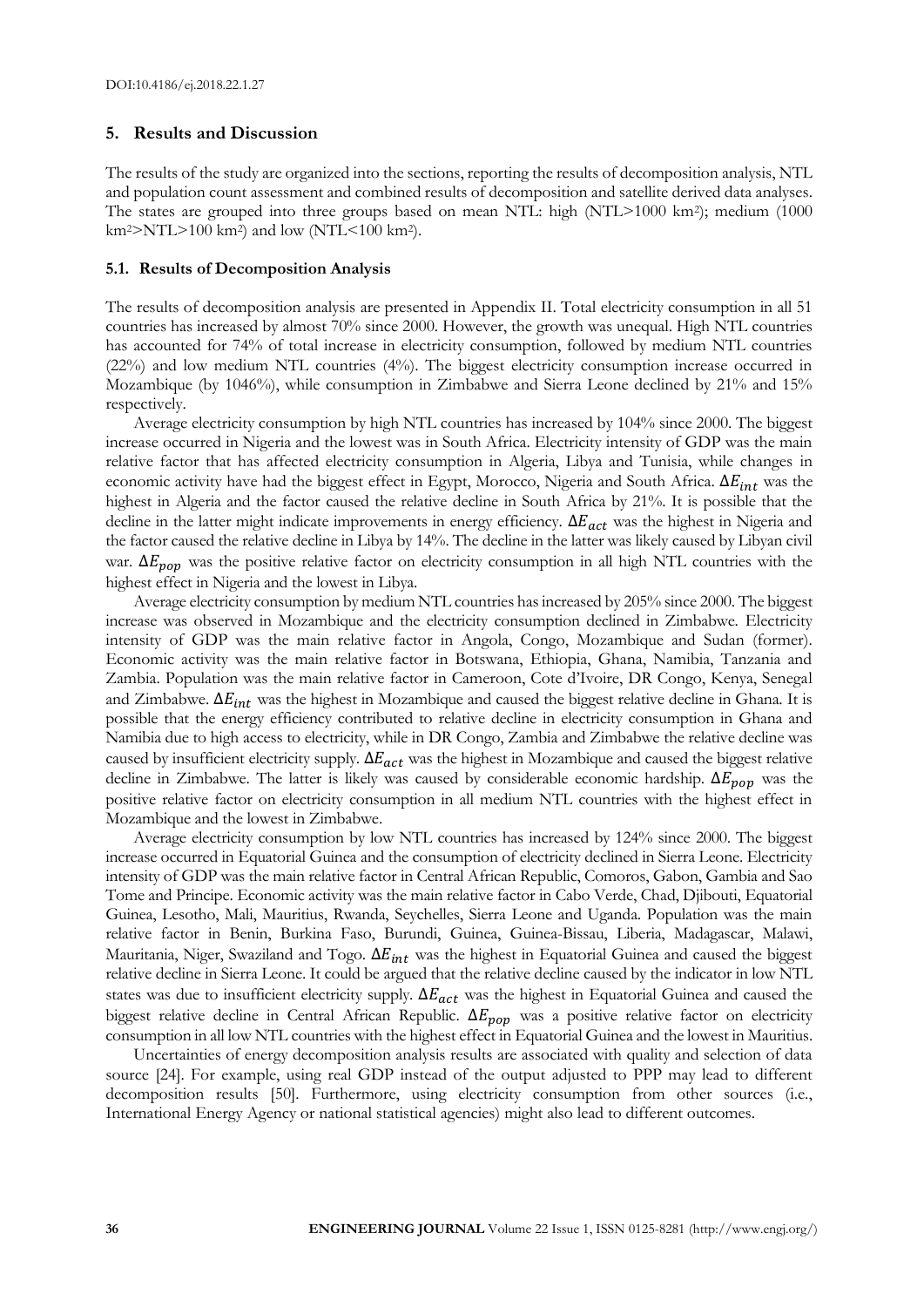#### **5.2. Results of NTL and Population Count Assessment**

The NTL data from 2000 and 2013 for African countries has shown a mixture in terms of increase and decrease in lit area as seen in Fig. 5. Our analysis showed that all African countries had an increase in NTL, however some countries with a high and others with a minimum increase. Countries like Congo, Equatorial Guinea, Kenya, Liberia, Zimbabwe and Gambia presented a minimum (1 km<sup>2</sup> ) increase of NTL among the African countries. On the other hand, Tunisia, Ghana, Tanzania, Egypt, Angola, Cape Verde and Mozambique have shown the highest increase in NTL from 2000 to 2013 and it varies from 381 km2 in Angola and 4089 km<sup>2</sup> in Tunisia.



Fig. 5. Changes in NTL (km<sup>2</sup> ) between 2000 and 2013.

From these results, it is obvious the presence of countries with high growth in electricity intensity more than 100%, Angola, Gambia, and Mozambique, at the same time countries with more than 50% in population growth. Although some countries have increased their NTL, it may not be related to their total electricity consumption, especially in Africa where few infrastructures are capable of functioning in the evening. Mozambique has shown the biggest increase in electricity consumption and it has also increased NTL, but from its total consumption only 20% goes to the residential. This increase can be justified by the increase in population and GDP. Two countries from the northern part of Africa have also shown an increase in NTL.

In general, the population count has increased for all the countries in Africa (Fig. 6). Countries with the highest increase are Nigeria, Ethiopia, Egypt, Uganda, Democratic Republic of Congo Tanzania and Kenya. These are just the outstanding ones among all the increases in population count in the continent. It is important to point out that although some countries are more developed than others, the tendency of

**ENGINEERING JOURNAL** Volume 22 Issue 1, ISSN 0125-8281 (http://www.engj.org/) **37**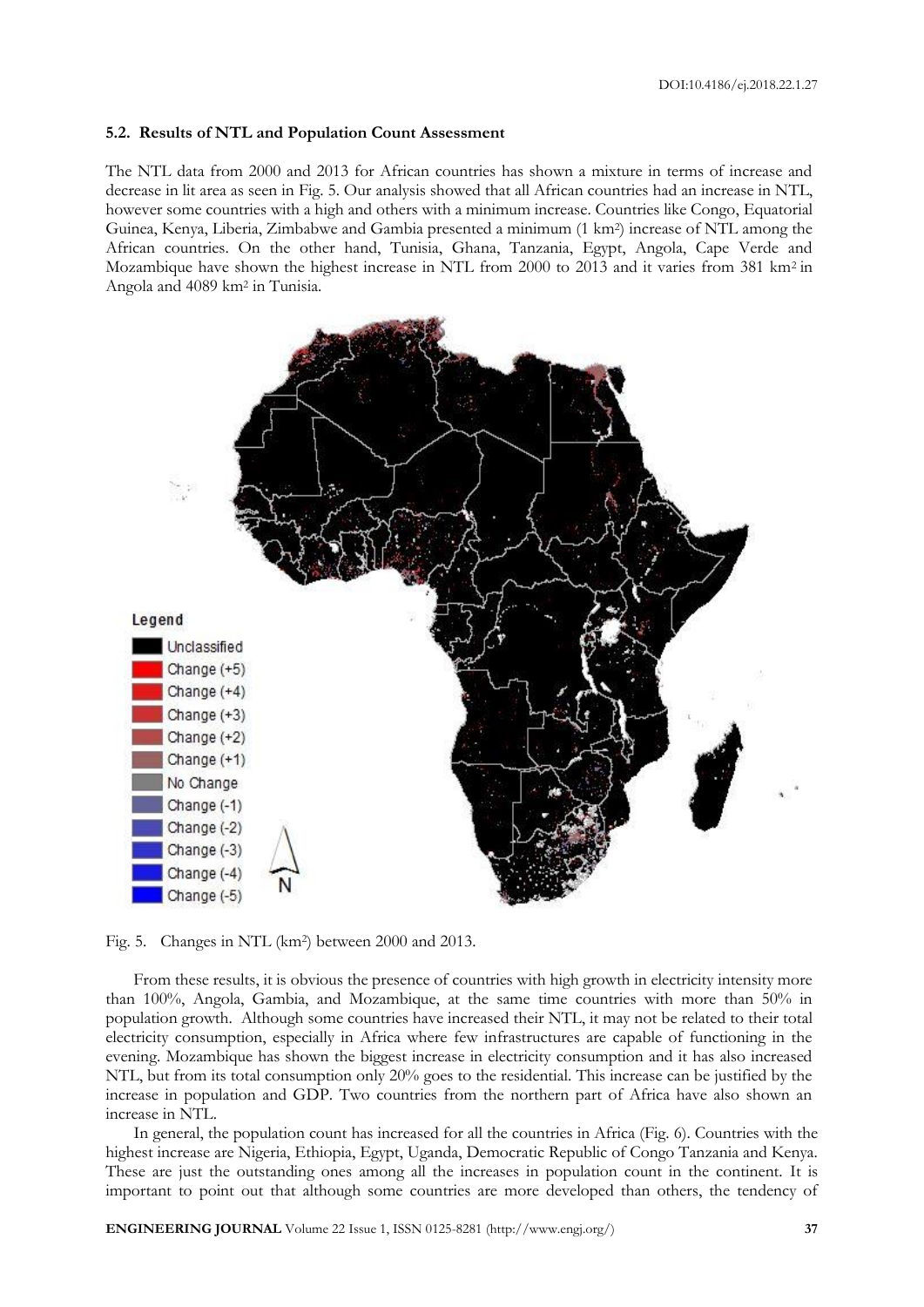population and NTL, if not disturbed by any natural disasters or armed conflict, is set to increase. However, the increase in population is not directly correlated with NTL increase, as we have seen in some countries in Africa, where the electricity consumption are diverted to other sectors other than residential and NTL are mostly representative of cities, towns and other places with persistent lights that can be detected at night by the satellite.



Fig. 6. Changes in population count per km<sup>2</sup> between 2000 and 2013.

In general, in most of the sub-Saharan countries, the population count has had a positive change. However, there can be some sources of uncertainty for both population count and NTL data sets. The uncertainties could be a result of the different approaches in collecting the data, and the satellite sensitivity loss during the years.

# **5.3. Combined Results of Decomposition Analysis and Satellite Derived Data Assessment**

Average continent-wide NTL has increased by 43% since 2000. However, the growth was unequal between the groups. The NTL has increased in high, medium and low NTL countries by 11%, 32% and 18% respectively since 2000. Population count in high, medium and low NTL countries by 27%, 39% and 32% respectively since 2000.

The countries where NTL has declined since 2000 include Cameroon, Cote d'Ivoire, Ghana, Zimbabwe, Cabo Verde, Comoros, Guinea-Bissau, Lesotho, Madagascar, Malawi, Seychelles and Swaziland. Meanwhile, the highest increase in NTL was observed in Congo. The economic activity decline was observed in Libya, Cote d'Ivoire, Zimbabwe, Central African Republic, Comoros, Liberia, Madagascar and Togo, while GDP in Equatorial Guinea has increased by 194% since 2000. Electricity intensity of GDP has declined since 2000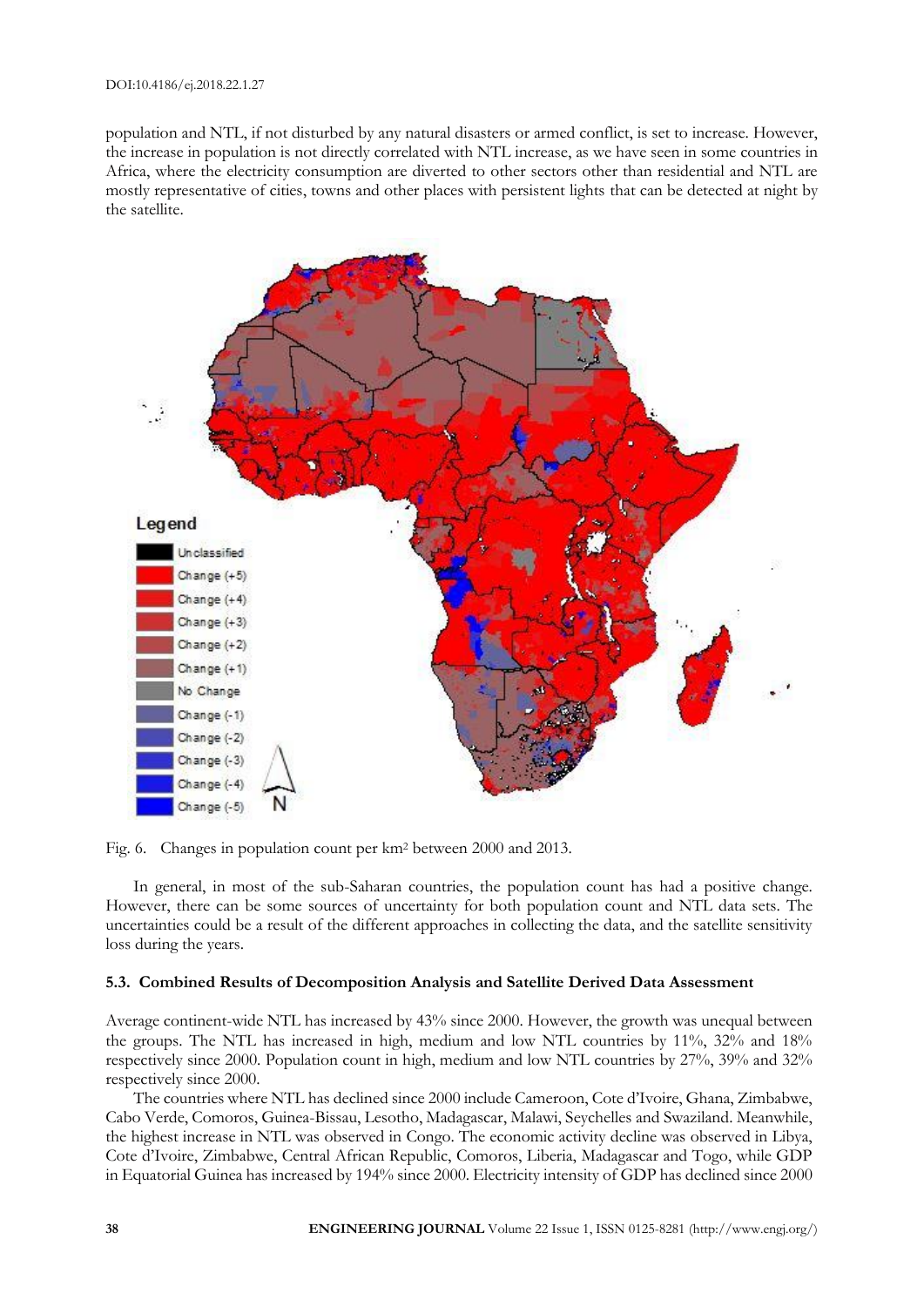in South Africa, DR Congo, Ghana, Namibia, Zambia, Zimbabwe, Guinea, Malawi, Mali, Sierra Leone, Swaziland, Chad and Uganda, while the highest growth was observed in Mozambique.

Figure 7 presents the graph of NTL and population count in high NTL countries in 2013. It is shown that Nigeria may face the urgent need to improve its electricity supply due to fast total population (41%) and population count per km<sup>2</sup> (39%) growth. Egypt may have similar problems if the current population growth and urbanization rate persist. In total, population count growth since 2000 in high NTL countries was the slower (27%) comparing with other groups. The combination of the highest NTL in Africa, modest population count, diverse electricity mix and the highest installed capacity of power plants in the continent makes South Africa relatively safe in terms of energy security. The only factor of concern in South Africa is access to electricity (85% of total population and 67% of rural population).



Fig. 7. NTL and population count in high NTL African countries in 2013.

Libya and South Africa have experienced below average electricity consumption and NTL growth for period under investigation as shown in Fig. 8. It is possible that in the case of Egypt and Nigeria electricity consumption growth did not result in subsequent NTL increase due to higher population growth and urbanization. NTL has remained almost unchanged in Libya since 2000.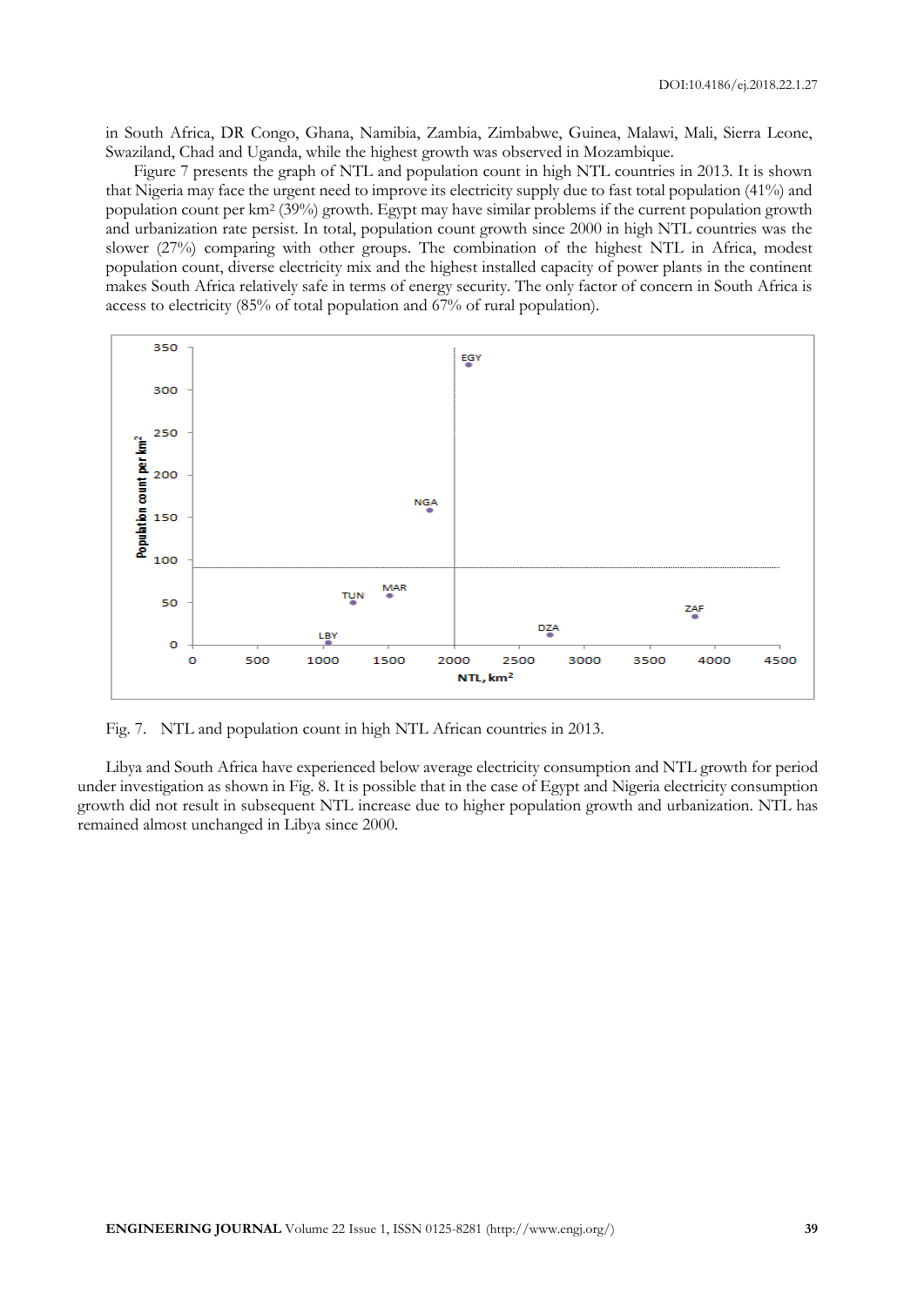

Fig. 8. Changes in NTL and electricity consumption in high NTL African countries, 2000-2013.

The issue of electricity supply could become crucial for medium NTL Cameroon, Ethiopia, Senegal and Tanzania due to higher population count as seen in Fig. 9. Average population count in medium NTL countries has increased by 39% since 2000, faster than in other groups. However, the lower growth was observed in Botswana, Cote d'Ivoire, Namibia and Zimbabwe by 24%, 30%, 23% and 18% respectively. Population count in Namibia is the lowest in Africa, followed by Botswana and Libya.



Fig. 9. NTL and population count in medium NTL African countries in 2013.

Angola, Ethiopia, Congo, Mozambique and Sudan (former) have achieved significant increase in electricity consumption since 2000 as displayed in Fig. 10. It was primarily due to stronger economic growth and increased expansion of power plant capacities. NTL in Congo and DR Congo have increased by 431% and 316% respectively since 2000. Although Cote d'Ivoire has the largest lit area among the medium NTL countries, the indicator has declined since 2000 due to slower economic growth. It is likely that the ongoing economic and political crisis in Zimbabwe affected both electricity consumption and NTL area.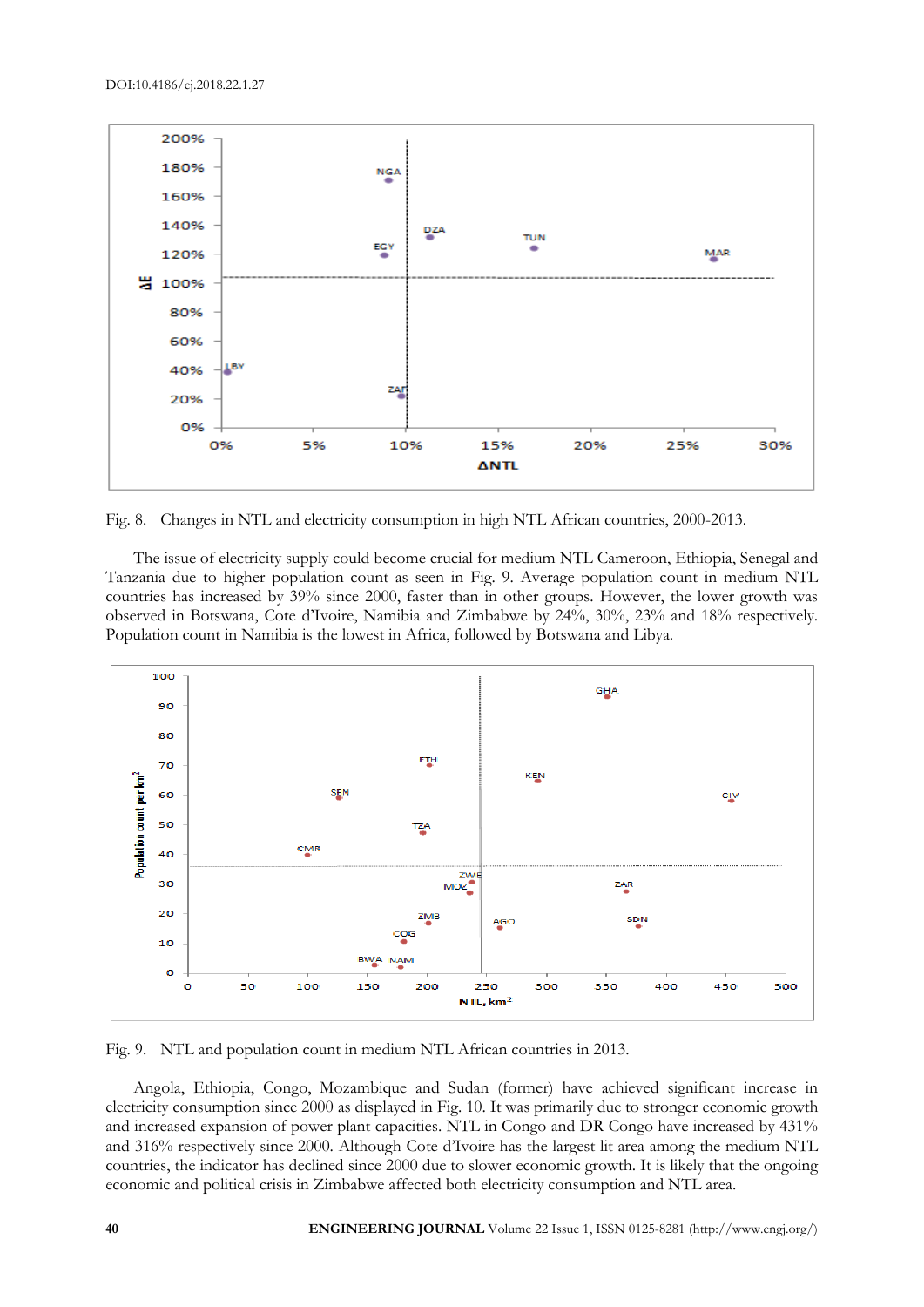

Fig. 10. Changes in NTL and electricity consumption in medium NTL African countries, 2000-2013.

There is a notable contrast in both NTL and population count among the low NTL countries as seen in Fig. 11. Comoros, Burundi, Mauritius and Rwanda have significantly higher population count. However, unlike other countries of the group, 100% of population in Mauritius has access to electricity, while only about 7% of population in Burundi has access to electricity. Guinea-Bissau is the country with the lowest NTL in Africa, while the population count in Mauritius is the highest in the continent. The highest total population growth in Africa since 2000 was observed in Niger, while the lowest was in Mali.



Fig. 11. NTL and population count in low NTL African countries in 2013.

Equatorial Guinea has achieved significant increase in both NTL and electricity consumption since 2000 as shown in Fig. 12. This is due to almost 200% growth in GDP per capita since 2000. Meanwhile, NTL in Comoros and Guinea-Bissau have dropped notably since 2000 by 77% and 50% respectively.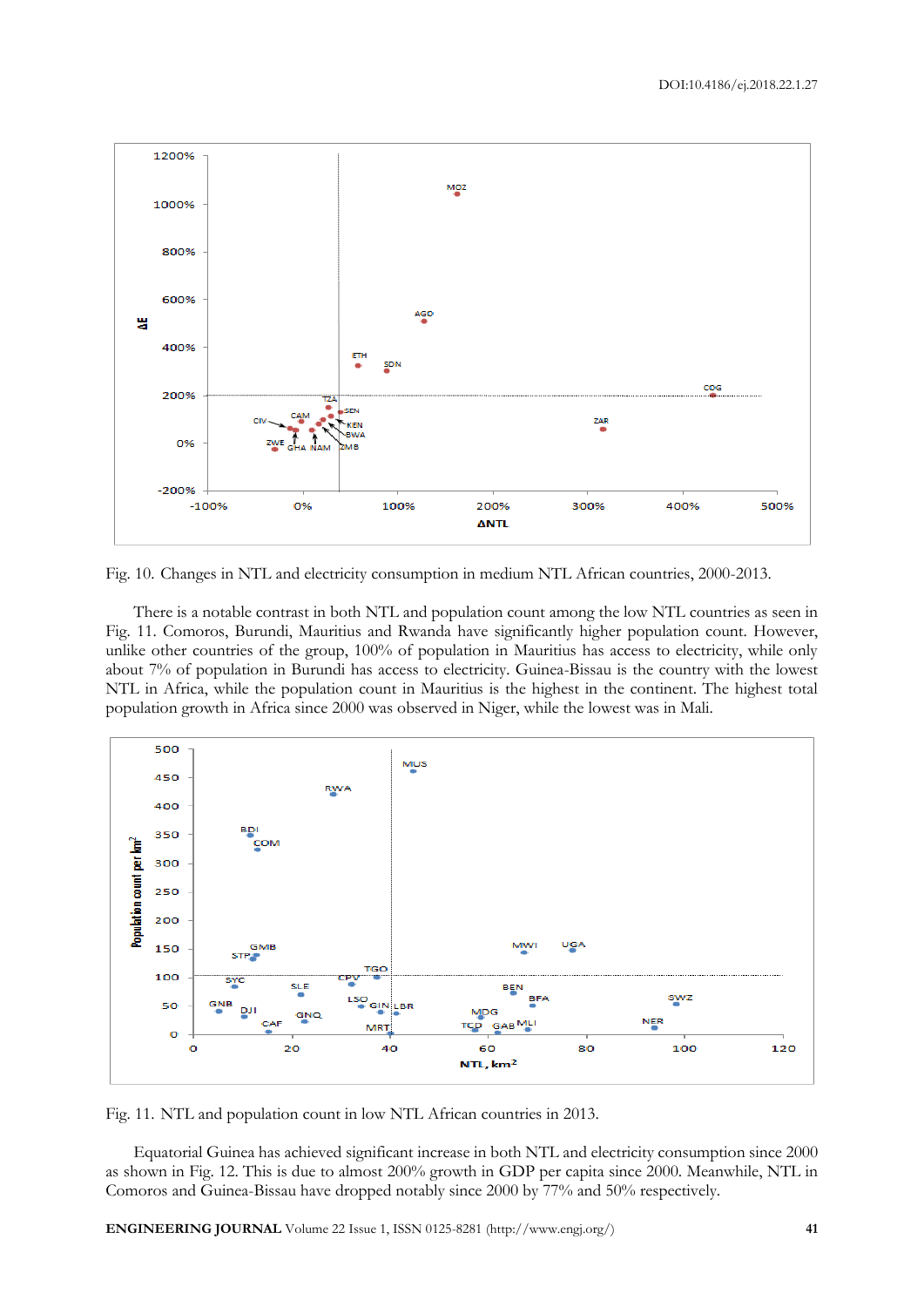

Fig. 12. Changes in NTL and electricity consumption in low NTL African countries, 2000-2013.

### **6. Conclusion**

This study is the first attempt to perform continent-level decomposition analysis of electricity consumption, analysis of NTL and population count in order to identify driving factors behind electricity consumption in Africa between 2000 and 2013. The countries were divided into three groups based on the lit area: high, medium and low NTL. Prior to analysis, the energy profiles of the countries were assessed.

It was identified that the energy profiles of African countries vary significantly due to differences in resource availability, infrastructure and stages of economic. This resulted in the significant differences in the rate of electrification between more-developed and less-developed countries of the continent. Furthermore, there is a particularly large gap in the access to electricity between urban and rural population within the countries, primarily medium and low NTL states. The solution of energy poverty issues is going to positively impact economic development of the continent.

The results of decomposition analysis revealed that the economic activity and electricity intensity were the main factors behind increase in electricity consumption in high NTL countries. In medium NTL countries, the increase in electricity consumption was primarily attributed to population and electricity intensity growth. The same applies to low NTL countries. Population growth had a positive impact on electricity consumption in all countries of the continent, while the decline in electricity intensity caused a decrease in electricity use in some medium and low NTL countries.

It is likely that promotion of energy efficiency in high NTL countries in Africa will have positive effect on economic growth. Medium and low NTL countries would need to increase power production capacities in order to induce economic growth and address demand caused by growing population. However, there is an urgent need for better institutions, financing mechanisms, laws and regulation to promote a sustainable energy future in Africa [51].

Analysis of satellite derived NTL and population count data indicated the changes in both indicators between 2000 and 2013. In general, it could be said that urbanization rate has been on rise, causing increase of indicators in urban areas and decline in rural parts. It is likely indicating that electricity infrastructure and economic rural development trails behind in most of the countries of the continent. Combined assessment of decomposition results and satellite derived data contributed to better understanding of the differences between the countries of different groups.

The results of this study could be used not only to design better energy policies, but also could contribute to improve urban planning, resource management and economic policy development in Africa. Further studies will include the use of a multi-regional spatial decomposition model for electricity consumption [24],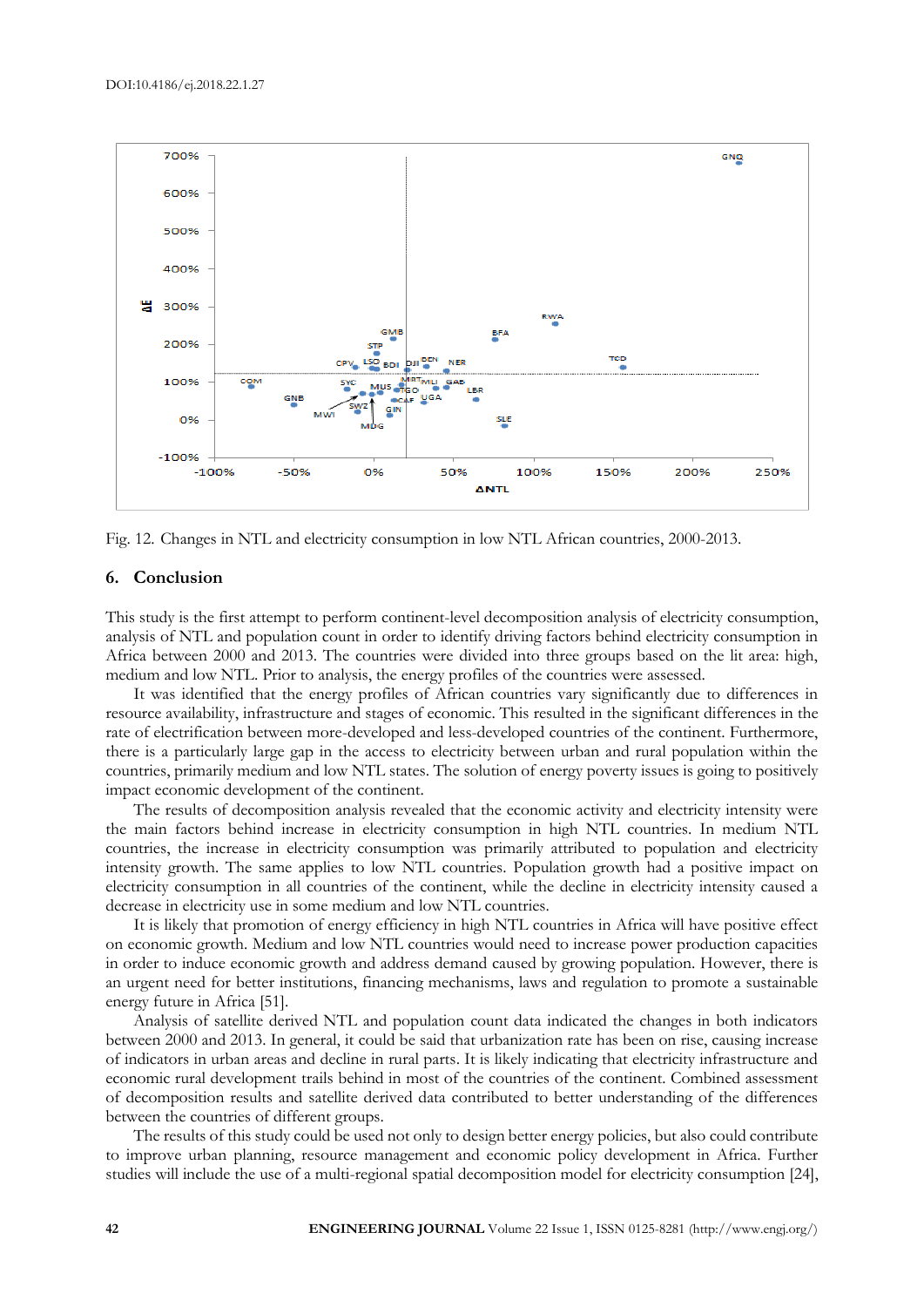and country-level benchmarking for improved NTL assessment based on the country or regional thresholding procedure as well as a shorter time span as a straight ten years period can hide fluctuations in satellite derived data along the years. Furthermore, there is a need for map overlay analysis of NTL map with solar and wind potential maps as it is likely that development of renewable energy, particularly community-based off-grid systems, could be a solution for Africa's energy poverty. On top of that, map overlay analysis of NTL and population data with gas flares could contribute to assessment of market and potential of utilization of flared gas for the generation of electricity on the continent.

# **References**

- [1] I. M. Bugaje, "Renewable energy for sustainable development in Africa," *Renewable and Sustainable Energy Reviews*, vol. 10, no. 6, pp. 603-612, December 2006.
- [2] International Energy Agency, "Africa Energy Outlook. World Energy Outlook special report," OECD/IEA, Paris, France, 2014.
- [3] E. Kebede, J. Kagochi, and C. M. Jolly, "Energy consumption and economic development in Sub-Saharan Africa," *Energy Economics*, vol. 32, pp. 532-537, 2010.
- [4] E. Panos, H. Turton, M. Densing, and K. Volkart, "Powering the growth of Sub-Saharan Africa: The jazz and symphony scenarios of World Energy Council," *Energy for Sustainable Development*, vol. 26, pp.14- 33, June 2015.
- [5] A. Brew-Hammond, "Energy access in Africa: Challenges ahead," *Energy Policy*, vol. 38, no. 5, pp. 2291- 2301, May 2010.
- [6] I. Onyeji, M. Bazilian, and P. Nussbaumer, "Contextualizing electricity access in Sub-Saharan Africa," *Energy for Sustainable Development*, vol. 16, no. 4, pp. 520-527, December 2012.
- [7] S. Kazrekezi, "Poverty and energy in Africa A brief review," *Energy Policy*, vol. 30, no. 11-12, pp. 915- 919, September 2002.
- [8] V. Foster and C. Briceno-Garmendia, "Africa's infrastructure: A time for transformation," The International Bank/The World Bank, Washington, DC, USA, 2010.
- [9] A. Eberhard, V. Foster, C. Briceno-Garmendia, F. Ouedraogo, D. Camos, and M. Shkaratan, "Underpowered: The state of the power sector in Sub-Saharan Africa," Africa Infrastructure Sector Diagnostic, World Bank, Washington DC, USA, Background Paper 6, 2008.
- [10] N. S. Ouedraogo, "Modeling sustainable long-term electricity," *Applied Energy*, vol. 190, pp. 1046-1067, March 2017.
- [11] African Development Bank, "Energy sector policy of the AfDB Group," Operational Resources and Policies Department (ORPC), 2012.
- [12] Economic Community of West African States, "The ECOWAS Energy Efficiency Policy (EEEP)," ECOWAS Regional Centre for Renewable Energy and Efficiency (ECREEE), Praia, Cape Verde, 2012.
- [13] Economic Community of West African States, "ECOWAS Renewable Energy Policy (EREP)," ECOWAS Regional Centre for Renewable Energy and Efficiency (ECREEE), Praia, Cape Verde, 2015.
- [14] The United States Agency for International Development. (2017). *Power Africa* [Online]. Available: https://www.usaid.gov/powerafrica [Accessed: 25 March 2017]
- [15] Akon Lighting Africa. (2017). *Our Activities* [Online]. Available: http://akonlightingafrica.com/ouractivities/overview/ [Accessed: 25 March 2017]
- [16] The World Economic Forum. (2017). *Energy Access Africa* [Online]. Available: https://www.weforum.org/projects/energy-access-africa [Accessed: 25 March 2017]
- [17] The Africa Renewable Energy Initiative. *About AREI* [Online]. Available: http://www.arei.org/ [Accessed: 25 March 2017]
- [18] M. Bazilian, P. Nussbaumer, H. H. Rogner, A. Brew-Hammond, V. Foster, S. Pachauri, E. Williams, M. Howells, P. Niyongabo, L. Musaba, B. O. Gallachoir, M. Radka, and D. M. Kammen, "Energy access scenarios to 2030 for the power sector in sub-Saharan Africa," *Utilities Policy*, vol. 20, no. 1, pp. 1-16, 2012.
- [19] A. Brew-Hammond and F. Kemausour, "Energy for all in Africa to be or not to be?," *Current Opinion in Environmental Sustainability*, vol. 1, no. 1, pp. 83-88, October 2009.
- [20] A. Ben Hammamia, A. Dakhlaoui, and A. Abassia, "Analysis of the decomposition of energy intensity in Tunisia," *International Journal of Energy Economics and Policy*, vol. 4, no. 3, pp. 420-426, 2014.
- [21] R. Ingesi-Lotz and J. N. Blignaut, "South Africa's electricity consumption: A sectoral decomposition analysis," *Applied Energy*, vol. 88, no.12, pp. 4779-4784, December 2011.

**ENGINEERING JOURNAL** Volume 22 Issue 1, ISSN 0125-8281 (http://www.engj.org/) **43**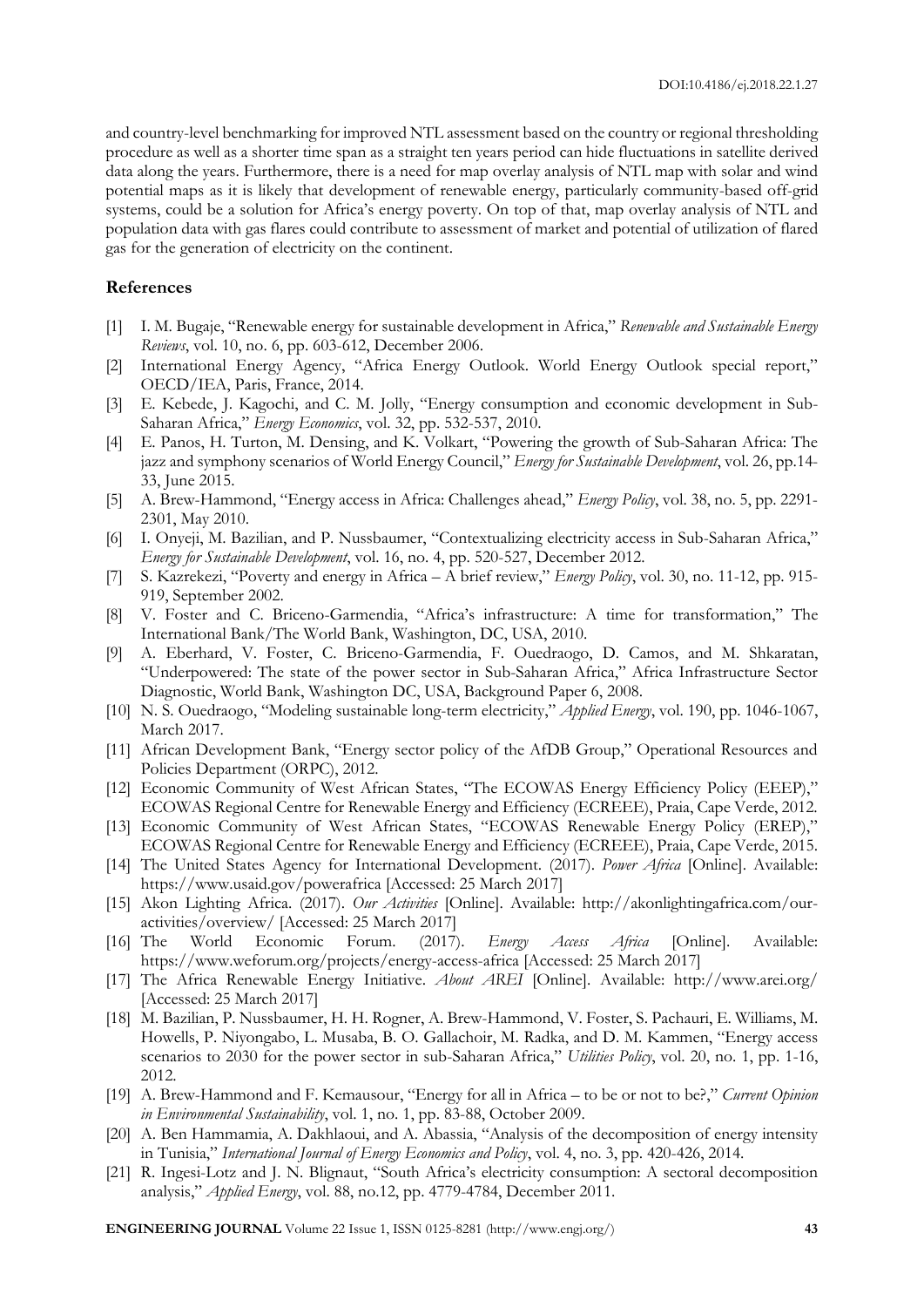- [22] O. A. Olanrewaju, A. A. Jimoh, and P. A. Kholopane, "Assessing the energy potential in the South African industry: A combined IDA-ANN-DEA (Index Decomposition Analysis-Artificial Neural Network-Data Envelopment Analysis) model," *Energy*, vol. 63, pp. 225-232, December 2013.
- [23] The US Energy Information Administration, "Drivers of U.S. household energy consumption, 1980- 2009," U.S. Department of Energy, Washington, DC, February 2015.
- [24] B. W. Ang, X. Y. Xu, and S. Bin, "Multi-country comparisons of energy performance: the index decomposition analysis approach," *Energy Economics*, vol. 47, pp. 68-76, 2015.
- [25] S. Mukherjee, "Decomposition analysis of electricity consumption: A state-wise assessment," *Economic and Political Weekly*, vol. 43, no. 3, pp. 57-64, January 2008
- [26] Y. Tanoto and M. Praptiningsih, "Factors decomposition of Indonesia's household electricity consumption," *Engineering Journal*, vol. 17, no. 2, pp. 19-28, 2013.
- [27] C. D. Elvidge, P. C. Sutton, T. Ghosh, B. T. Tuttle, K. E. Baugh, B. Bhaduri, and E. Bright, "A global poverty map derived from satellite data," *Computer & Geosciences*, vol. 35, no. 8, pp. 1652-1660, August 2009.
- [28] C. Small, F. Pozzi, and C.D. Elvidge, "Spatial analysis of global urban extent from DMSP-OLS night lights," *Remote Sensing of Environment*, vol. 96, pp. 277-291, 2005.
- [29] T.A. Croft, "Burning waste gas in oil fields," *Nature*, vol. 245, pp. 375-376, 1973.
- [30] T. Ma, Y. Zhou, C. Zhou, S. Haynie, T. Pei, and T. Xu, "Night-time light derived estimation of spatiotemporal characteristics of urbanization dynamics DMSP/OLS satellite data," *Remote Sensing of Environment*, vol. 158, pp. 453-464, 2015.
- [31] M. L. Imhof, W. T. Lawrence, D. C. Stutzer, and C. D. Elvidge, "A technique for using composite DMSP/OLS "City Lights" satellite data to map urban area," *Remote Sensing of Environment*, vol. 61, no. 3, pp. 361-370, September 1997.
- [32] C. N. H. Doll and S. Pachauri, "Estimating rural populations without access to electricity in developing countries through night-time light satellite imagery," *Energy Policy*, vol. 38, no. 10, pp. 5661-5670, October, 2010.
- [33] B. Min, K. M. Gaba, O. F. Sarr, and A. Agalassou, "Detecting of rural electrification in Africa using DMSP-OLS night lights imagery," *International Journal of Remote Sensing*, vol. 34, no. 22, pp. 8118-8141, 2013.
- [34] Y. Wolde-Rufael, "Energy consumption and economic growth: The experience of African countries revisited," *Energy Economics*, vol. 31, pp. 217-224, 2009.
- [35] N. Khraief, O. E. Omoju, and M. Shahbaz, "Are fluctuations in electricity consumption per capita in Sub-Saharan Africa countries transitory or permanent?," *Energy Strategy Reviews*, vol. 13-14, pp. 86-96, 2016.
- [36] United Nations Statistics Division. (2017). *UNdata* [Online]. Available: http://data.un.org [Accessed: 25 March 2017]
- [37] G. Prasad, "Energy sector reform, energy transitions and the poor in Africa," *Energy Policy*, vol. 36, pp. 2806-2811, 2008.
- [38] The World Bank Group. (2017). *World Bank Open Data* [Online]. Available: http://data.worldbank.org/ [Accessed: 25 March 2017]
- [39] B. W. Ang and F. Q. Zhang, "A survey of index decomposition analysis in energy and environmental studies," *Energy*, vol. 25, pp. 1149-1176, 2000.
- [40] B. W. Ang, "Decomposition analysis for policymaking in energy: which is preferred method?," *Energy Policy*, vol. 32, pp. 1131-1139, 2004.
- [41] United Nations, "International recommendations for energy statistics (IRES)," United Nations Publication, New York, USA, 2016.
- [42] United Nations, "Energy statistics: Definitions, units of measure and conversion factors," Department of International Economic and Social Affairs, United Nations Publication, New York, USA, 1987.
- [43] United Nations, "Energy statistics: A manual for developing countries," Department of International Economic and Social Affairs, United Nations Publication, New York, USA, 1991.
- [44] Center for International Earth Science Information Network, "Documentation for the Gridded Population of the World. Version 4 (GWP v4)," NASA, Columbia University, Palisades, NY, USA, 2016.
- [45] National Oceanic and Atmospheric Administration. (2017). *National Geophysical Data Center* [Online]. Available: https://ngdc.noaa.gov/eog/dmsp/downloadV4composites.html [Accessed: 25 March 2017]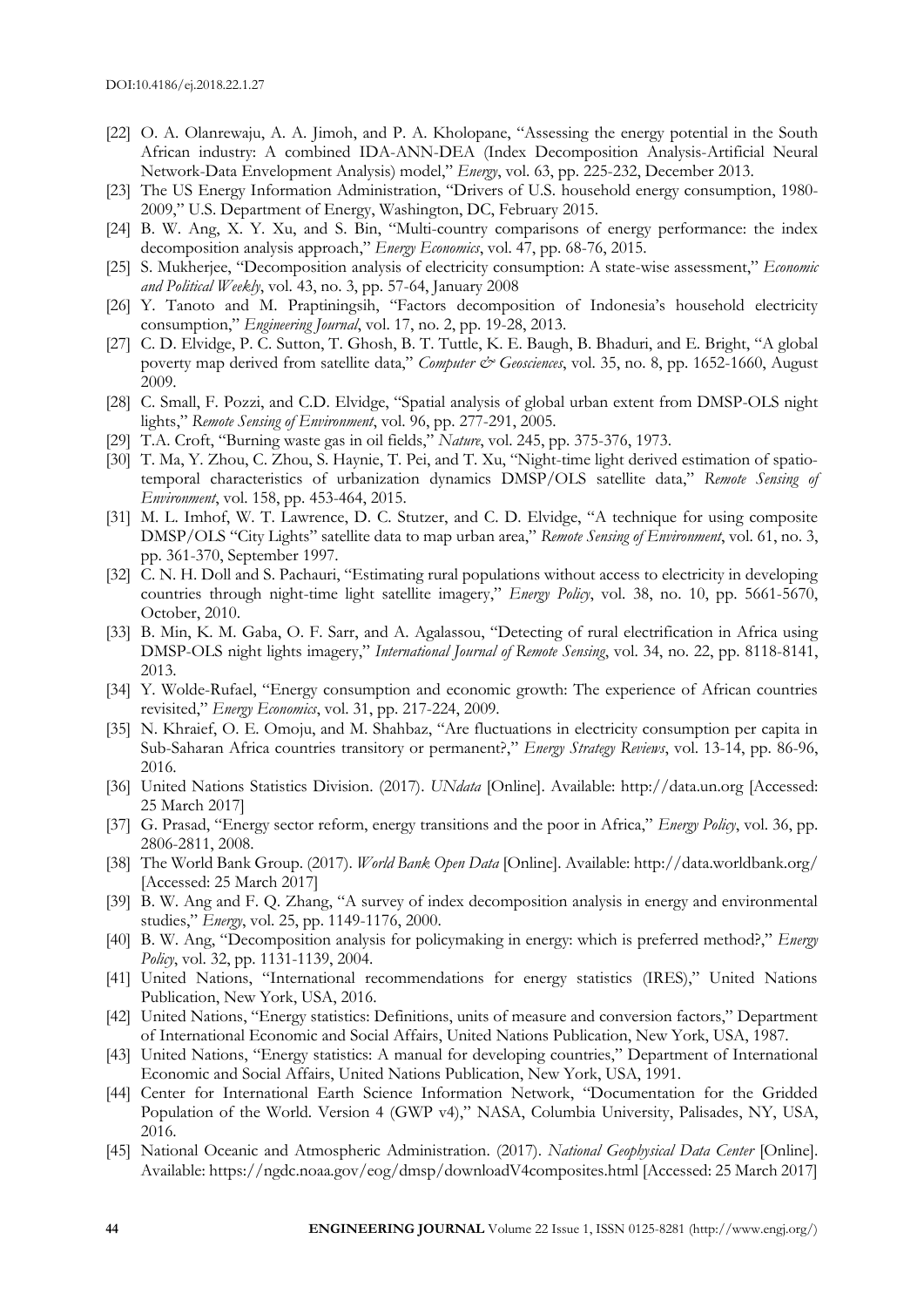- [46] National Oceanic and Atmospheric Administration. (2017). *Global Gas Flaring Shapefiles* [Online]. Available: https://ngdc.noaa.gov/eog/interest/gas\_flares\_countries\_shapefiles.html [Accessed: 25 March 2017]
- [47] C. D. Elvidge, D. Ziskin, K. E. Baugh, B. T. Tuttle, T. Ghosh, D. E. Pack, E. H. Erwin, and M. Zhizhin, "A fifteen year record of global natural gas flaring derived from satellite data," *Energies*, vol. 2, no. 3, pp. 565-622, 2009.
- [48] The National Aeronautics and Space Administration. (2017). *Socioeconomic Data and Applications Center (SEDAC)* [Online]. Available: http://sedac.ciesin.columbia.edu/data/set/gpw-v4-population-countadjusted-to-2015-unwpp-countrytotals/data-download# [Accessed: 25 March 2017]
- [49] C. N. H. Doll, "CIESIN thematic guide to night-time light remote sensing and its applications," NASA, Columbia University, Palisades, NY, USA, 2008.
- [50] F. Q. Zhang and B. W. Ang, "Methodological issues in cross-country/region decomposition of energy and environment indicators," *Energy Economics*, vol. 23, no. 2, pp. 179-190, March 2001.
- [51] United Nations Development Programme, "World energy assessment: Overview 2004 update," Bureau for Development Policy, New York, USA, 2004.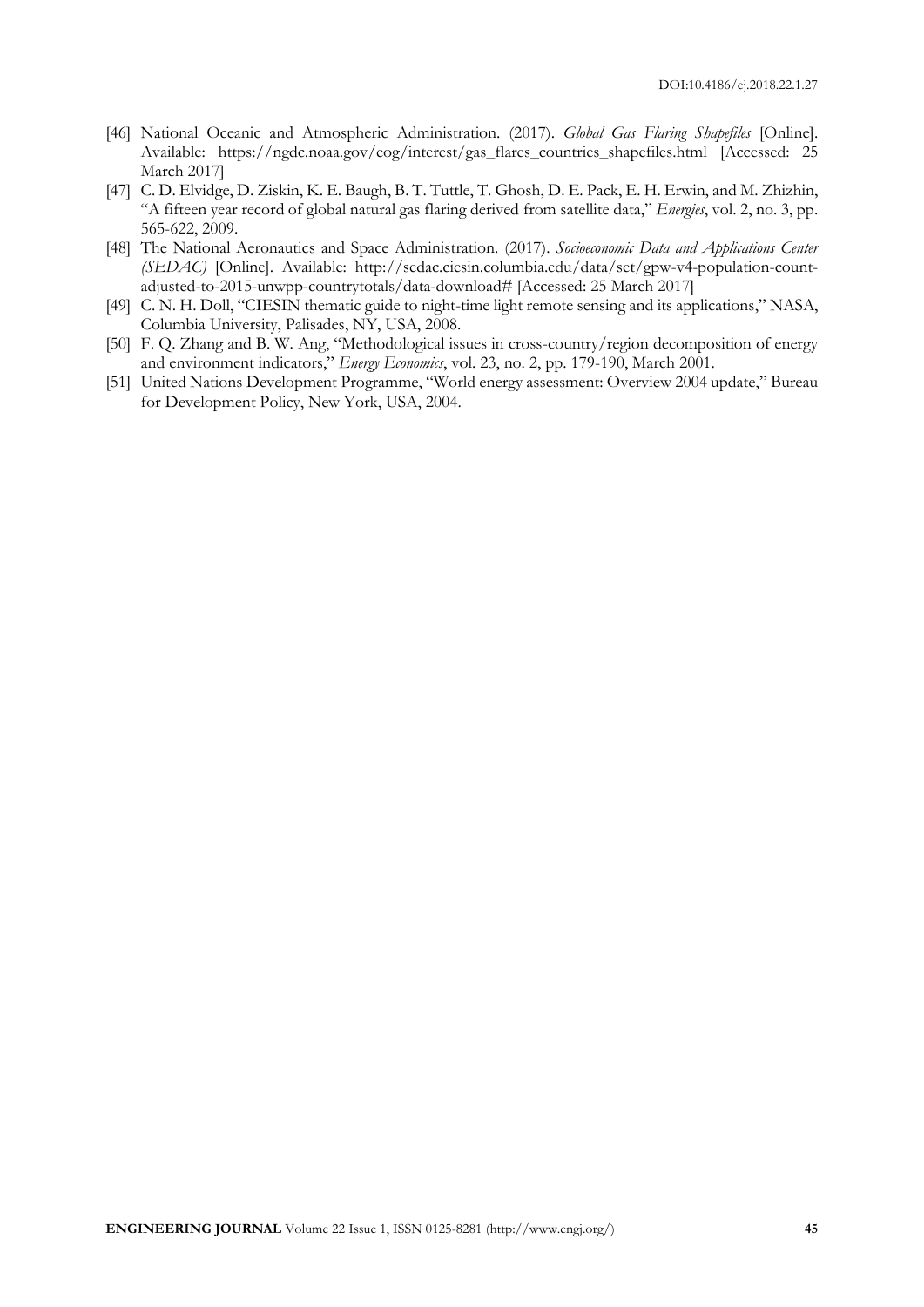| capacity<br>electricity, %<br>intensity<br>population<br>PPP(2011)<br>MWh/PPP<br>MW<br>Million<br>$%$ of<br>Total<br>Urban<br>Rural<br>\$/capita<br>total<br>$(2011)M$ \$<br>High NTL (NTL>1000 km <sup>2</sup> )<br>85<br>15097<br>100<br>100<br>100<br>Algeria<br>13314<br>38.2<br>70<br>156<br>10050<br>32702<br>87.6<br>43<br>100<br>100<br>100<br>Egypt<br>6.3<br>19557<br>115<br>9455<br>78<br>100<br>100<br>100<br>Libya<br>33.5<br>7192<br>116<br>7013<br>59<br>100<br>100<br>100<br>Morocco<br>25<br>5448<br>9822<br>172.8<br>56<br>84<br>34<br>Nigeria<br>46<br>301<br>85<br>67<br>South Africa<br>12446<br>44170<br>53.2<br>64<br>97<br>127<br>Tunisia<br>10613<br>4539<br>10.9<br>66<br>100<br>100<br>100<br>Medium NTL (1000 km <sup>2</sup> >NTL>100 km <sup>2</sup> )<br>6858<br>44<br>1530<br>23.4<br>42<br>37<br>83<br>Angola<br>6<br>101<br>2.2<br>57<br>53<br>71<br>15022<br>753<br>24<br>Botswana<br>53<br>88<br>19<br>2745<br>86<br>1571<br>22.2<br>54<br>Cameroon<br>32<br>4.4<br>65<br>42<br>59<br>12<br>5749<br>390<br>Congo<br>75<br>29<br>Cote d'Ivoire<br>2934<br>1525<br>21.6<br>53<br>56<br>88<br>673<br>148<br>2606<br>72.6<br>41<br>36<br>DR Congo<br>16<br>6<br>1330<br>48<br>2311<br>94.6<br>19<br>27<br>100<br>$\,8\,$<br>Ethiopia<br>85<br>41<br>3834<br>94<br>3041<br>26.2<br>53<br>64<br>Ghana<br>61<br>58<br>$\boldsymbol{7}$<br>2748<br>1723<br>43.7<br>25<br>23<br>Kenya<br>55<br>5<br>1033<br>424<br>2646<br>26.5<br>32<br>20<br>Mozambique<br>2.3<br>45<br>$17\,$<br>Namibia<br>9140<br>176<br>487<br>47<br>94<br>99<br>854<br>14.2<br>57<br>88<br>27<br>2191<br>43<br>Senegal<br>50.0<br>55<br>Sudan<br>3409<br>49<br>3199<br>30<br>26<br>14<br>42<br>2268<br>1115<br>50.2<br>30<br>15<br>46<br>$\overline{4}$<br>Tanzania<br>Zambia<br>3556<br>200<br>2038<br>15.2<br>40<br>22<br>47<br>6<br>1684<br>14.9<br>78<br>Zimbabwe<br>330<br>2112<br>33<br>40<br>16<br>Low NTL (NTL<100 km <sup>2</sup> )<br>50<br>15<br>Benin<br>208<br>10.3<br>43<br>38<br>68<br>1867<br>Burkina Faso<br>1530<br>40<br>298<br>17.1<br>28<br>13<br>49<br>$\mathbf{1}$<br>725<br>39<br>$\boldsymbol{7}$<br>59<br>Burundi<br>34<br>10.5<br>11<br>$\mathbf{1}$<br>71<br>47<br>Cabo Verde<br>6130<br>94<br>142<br>0.5<br>64<br>84<br>$\,8\,$<br>Central African<br>561<br>61<br>44<br>4.7<br>40<br>11<br>15<br>Rep.<br>Chad<br>8<br>47<br>22<br>18<br>$\mathfrak{Z}$<br>2005<br>13.1<br>6<br>$0.8\,$<br>69<br>85<br>61<br>1369<br>42<br>24<br>$28\,$<br>Comoros<br>53<br>2983<br>130<br>0.9<br>77<br>65<br>13<br>Djibouti<br>119<br>Equatorial<br>34233<br>13<br>334<br>$0.8\,$<br>40<br>66<br>93<br>43<br>Guinea<br>514<br>98<br>Gabon<br>18172<br>61<br>1.7<br>87<br>89<br>45<br>$70\,$<br>91<br>58<br>Gambia<br>1593<br>1.9<br>35<br>41<br>26<br>51<br>1192<br>518<br>11.9<br>36<br>26<br>74<br>$\mathfrak{Z}$<br>Guinea<br>Guinea-Bissau<br>1336<br>15<br>21<br>$27\,$<br>1.8<br>48<br>61<br>$100\,$<br>139<br>$80\,$<br>Lesotho<br>2459<br>2.1<br>26<br>21<br>47<br>$10\,$<br>91<br>$73\,$<br>4.3<br>19<br>Liberia<br>817<br>49<br>$10\,$<br>$\mathbf{1}$<br>39<br>508<br>22.9<br>$\,8\,$<br>1367<br>34<br>15<br>61<br>Madagascar<br>101<br>502<br>16.2<br>$\sqrt{2}$<br>1088<br>16<br>$10\,$<br>37<br>Malawi<br>12<br>37<br>811<br>16.6<br>Mali<br>2090<br>38<br>26<br>$50\,$<br>$50\,$<br>3.9<br>Mauritania<br>3633<br>263<br>59<br>22<br>46<br>$\overline{4}$<br>Mauritius<br>17148<br>110<br>778<br>1.3<br>40<br>100<br>$100\,$<br>$100\,$<br>52<br>Niger<br>877<br>176<br>18.4<br>18<br>62<br>14<br>$\sqrt{5}$ | Country | GDP | Electricity | Installed | Total | Urban | FY 2012 access to |  |  |
|--------------------------------------------------------------------------------------------------------------------------------------------------------------------------------------------------------------------------------------------------------------------------------------------------------------------------------------------------------------------------------------------------------------------------------------------------------------------------------------------------------------------------------------------------------------------------------------------------------------------------------------------------------------------------------------------------------------------------------------------------------------------------------------------------------------------------------------------------------------------------------------------------------------------------------------------------------------------------------------------------------------------------------------------------------------------------------------------------------------------------------------------------------------------------------------------------------------------------------------------------------------------------------------------------------------------------------------------------------------------------------------------------------------------------------------------------------------------------------------------------------------------------------------------------------------------------------------------------------------------------------------------------------------------------------------------------------------------------------------------------------------------------------------------------------------------------------------------------------------------------------------------------------------------------------------------------------------------------------------------------------------------------------------------------------------------------------------------------------------------------------------------------------------------------------------------------------------------------------------------------------------------------------------------------------------------------------------------------------------------------------------------------------------------------------------------------------------------------------------------------------------------------------------------------------------------------------------------------------------------------------------------------------------------------------------------------------------------------------------------------------------------------------------------------------------------------------------------------------------------------------------------------------------------------------------------------------------------------------------------------------------------------------------------------------------------------------------------------------------------------------------------------------------------------------------------------------------------------------------------------------------------------------------------------------------------------------------------------------------------------------------------------------------------------------------------------------------------------------------------------------------------------------------------|---------|-----|-------------|-----------|-------|-------|-------------------|--|--|
|                                                                                                                                                                                                                                                                                                                                                                                                                                                                                                                                                                                                                                                                                                                                                                                                                                                                                                                                                                                                                                                                                                                                                                                                                                                                                                                                                                                                                                                                                                                                                                                                                                                                                                                                                                                                                                                                                                                                                                                                                                                                                                                                                                                                                                                                                                                                                                                                                                                                                                                                                                                                                                                                                                                                                                                                                                                                                                                                                                                                                                                                                                                                                                                                                                                                                                                                                                                                                                                                                                                                            |         |     |             |           |       |       |                   |  |  |
|                                                                                                                                                                                                                                                                                                                                                                                                                                                                                                                                                                                                                                                                                                                                                                                                                                                                                                                                                                                                                                                                                                                                                                                                                                                                                                                                                                                                                                                                                                                                                                                                                                                                                                                                                                                                                                                                                                                                                                                                                                                                                                                                                                                                                                                                                                                                                                                                                                                                                                                                                                                                                                                                                                                                                                                                                                                                                                                                                                                                                                                                                                                                                                                                                                                                                                                                                                                                                                                                                                                                            |         |     |             |           |       |       |                   |  |  |
|                                                                                                                                                                                                                                                                                                                                                                                                                                                                                                                                                                                                                                                                                                                                                                                                                                                                                                                                                                                                                                                                                                                                                                                                                                                                                                                                                                                                                                                                                                                                                                                                                                                                                                                                                                                                                                                                                                                                                                                                                                                                                                                                                                                                                                                                                                                                                                                                                                                                                                                                                                                                                                                                                                                                                                                                                                                                                                                                                                                                                                                                                                                                                                                                                                                                                                                                                                                                                                                                                                                                            |         |     |             |           |       |       |                   |  |  |
|                                                                                                                                                                                                                                                                                                                                                                                                                                                                                                                                                                                                                                                                                                                                                                                                                                                                                                                                                                                                                                                                                                                                                                                                                                                                                                                                                                                                                                                                                                                                                                                                                                                                                                                                                                                                                                                                                                                                                                                                                                                                                                                                                                                                                                                                                                                                                                                                                                                                                                                                                                                                                                                                                                                                                                                                                                                                                                                                                                                                                                                                                                                                                                                                                                                                                                                                                                                                                                                                                                                                            |         |     |             |           |       |       |                   |  |  |
|                                                                                                                                                                                                                                                                                                                                                                                                                                                                                                                                                                                                                                                                                                                                                                                                                                                                                                                                                                                                                                                                                                                                                                                                                                                                                                                                                                                                                                                                                                                                                                                                                                                                                                                                                                                                                                                                                                                                                                                                                                                                                                                                                                                                                                                                                                                                                                                                                                                                                                                                                                                                                                                                                                                                                                                                                                                                                                                                                                                                                                                                                                                                                                                                                                                                                                                                                                                                                                                                                                                                            |         |     |             |           |       |       |                   |  |  |
|                                                                                                                                                                                                                                                                                                                                                                                                                                                                                                                                                                                                                                                                                                                                                                                                                                                                                                                                                                                                                                                                                                                                                                                                                                                                                                                                                                                                                                                                                                                                                                                                                                                                                                                                                                                                                                                                                                                                                                                                                                                                                                                                                                                                                                                                                                                                                                                                                                                                                                                                                                                                                                                                                                                                                                                                                                                                                                                                                                                                                                                                                                                                                                                                                                                                                                                                                                                                                                                                                                                                            |         |     |             |           |       |       |                   |  |  |
|                                                                                                                                                                                                                                                                                                                                                                                                                                                                                                                                                                                                                                                                                                                                                                                                                                                                                                                                                                                                                                                                                                                                                                                                                                                                                                                                                                                                                                                                                                                                                                                                                                                                                                                                                                                                                                                                                                                                                                                                                                                                                                                                                                                                                                                                                                                                                                                                                                                                                                                                                                                                                                                                                                                                                                                                                                                                                                                                                                                                                                                                                                                                                                                                                                                                                                                                                                                                                                                                                                                                            |         |     |             |           |       |       |                   |  |  |
|                                                                                                                                                                                                                                                                                                                                                                                                                                                                                                                                                                                                                                                                                                                                                                                                                                                                                                                                                                                                                                                                                                                                                                                                                                                                                                                                                                                                                                                                                                                                                                                                                                                                                                                                                                                                                                                                                                                                                                                                                                                                                                                                                                                                                                                                                                                                                                                                                                                                                                                                                                                                                                                                                                                                                                                                                                                                                                                                                                                                                                                                                                                                                                                                                                                                                                                                                                                                                                                                                                                                            |         |     |             |           |       |       |                   |  |  |
|                                                                                                                                                                                                                                                                                                                                                                                                                                                                                                                                                                                                                                                                                                                                                                                                                                                                                                                                                                                                                                                                                                                                                                                                                                                                                                                                                                                                                                                                                                                                                                                                                                                                                                                                                                                                                                                                                                                                                                                                                                                                                                                                                                                                                                                                                                                                                                                                                                                                                                                                                                                                                                                                                                                                                                                                                                                                                                                                                                                                                                                                                                                                                                                                                                                                                                                                                                                                                                                                                                                                            |         |     |             |           |       |       |                   |  |  |
|                                                                                                                                                                                                                                                                                                                                                                                                                                                                                                                                                                                                                                                                                                                                                                                                                                                                                                                                                                                                                                                                                                                                                                                                                                                                                                                                                                                                                                                                                                                                                                                                                                                                                                                                                                                                                                                                                                                                                                                                                                                                                                                                                                                                                                                                                                                                                                                                                                                                                                                                                                                                                                                                                                                                                                                                                                                                                                                                                                                                                                                                                                                                                                                                                                                                                                                                                                                                                                                                                                                                            |         |     |             |           |       |       |                   |  |  |
|                                                                                                                                                                                                                                                                                                                                                                                                                                                                                                                                                                                                                                                                                                                                                                                                                                                                                                                                                                                                                                                                                                                                                                                                                                                                                                                                                                                                                                                                                                                                                                                                                                                                                                                                                                                                                                                                                                                                                                                                                                                                                                                                                                                                                                                                                                                                                                                                                                                                                                                                                                                                                                                                                                                                                                                                                                                                                                                                                                                                                                                                                                                                                                                                                                                                                                                                                                                                                                                                                                                                            |         |     |             |           |       |       |                   |  |  |
|                                                                                                                                                                                                                                                                                                                                                                                                                                                                                                                                                                                                                                                                                                                                                                                                                                                                                                                                                                                                                                                                                                                                                                                                                                                                                                                                                                                                                                                                                                                                                                                                                                                                                                                                                                                                                                                                                                                                                                                                                                                                                                                                                                                                                                                                                                                                                                                                                                                                                                                                                                                                                                                                                                                                                                                                                                                                                                                                                                                                                                                                                                                                                                                                                                                                                                                                                                                                                                                                                                                                            |         |     |             |           |       |       |                   |  |  |
|                                                                                                                                                                                                                                                                                                                                                                                                                                                                                                                                                                                                                                                                                                                                                                                                                                                                                                                                                                                                                                                                                                                                                                                                                                                                                                                                                                                                                                                                                                                                                                                                                                                                                                                                                                                                                                                                                                                                                                                                                                                                                                                                                                                                                                                                                                                                                                                                                                                                                                                                                                                                                                                                                                                                                                                                                                                                                                                                                                                                                                                                                                                                                                                                                                                                                                                                                                                                                                                                                                                                            |         |     |             |           |       |       |                   |  |  |
|                                                                                                                                                                                                                                                                                                                                                                                                                                                                                                                                                                                                                                                                                                                                                                                                                                                                                                                                                                                                                                                                                                                                                                                                                                                                                                                                                                                                                                                                                                                                                                                                                                                                                                                                                                                                                                                                                                                                                                                                                                                                                                                                                                                                                                                                                                                                                                                                                                                                                                                                                                                                                                                                                                                                                                                                                                                                                                                                                                                                                                                                                                                                                                                                                                                                                                                                                                                                                                                                                                                                            |         |     |             |           |       |       |                   |  |  |
|                                                                                                                                                                                                                                                                                                                                                                                                                                                                                                                                                                                                                                                                                                                                                                                                                                                                                                                                                                                                                                                                                                                                                                                                                                                                                                                                                                                                                                                                                                                                                                                                                                                                                                                                                                                                                                                                                                                                                                                                                                                                                                                                                                                                                                                                                                                                                                                                                                                                                                                                                                                                                                                                                                                                                                                                                                                                                                                                                                                                                                                                                                                                                                                                                                                                                                                                                                                                                                                                                                                                            |         |     |             |           |       |       |                   |  |  |
|                                                                                                                                                                                                                                                                                                                                                                                                                                                                                                                                                                                                                                                                                                                                                                                                                                                                                                                                                                                                                                                                                                                                                                                                                                                                                                                                                                                                                                                                                                                                                                                                                                                                                                                                                                                                                                                                                                                                                                                                                                                                                                                                                                                                                                                                                                                                                                                                                                                                                                                                                                                                                                                                                                                                                                                                                                                                                                                                                                                                                                                                                                                                                                                                                                                                                                                                                                                                                                                                                                                                            |         |     |             |           |       |       |                   |  |  |
|                                                                                                                                                                                                                                                                                                                                                                                                                                                                                                                                                                                                                                                                                                                                                                                                                                                                                                                                                                                                                                                                                                                                                                                                                                                                                                                                                                                                                                                                                                                                                                                                                                                                                                                                                                                                                                                                                                                                                                                                                                                                                                                                                                                                                                                                                                                                                                                                                                                                                                                                                                                                                                                                                                                                                                                                                                                                                                                                                                                                                                                                                                                                                                                                                                                                                                                                                                                                                                                                                                                                            |         |     |             |           |       |       |                   |  |  |
|                                                                                                                                                                                                                                                                                                                                                                                                                                                                                                                                                                                                                                                                                                                                                                                                                                                                                                                                                                                                                                                                                                                                                                                                                                                                                                                                                                                                                                                                                                                                                                                                                                                                                                                                                                                                                                                                                                                                                                                                                                                                                                                                                                                                                                                                                                                                                                                                                                                                                                                                                                                                                                                                                                                                                                                                                                                                                                                                                                                                                                                                                                                                                                                                                                                                                                                                                                                                                                                                                                                                            |         |     |             |           |       |       |                   |  |  |
|                                                                                                                                                                                                                                                                                                                                                                                                                                                                                                                                                                                                                                                                                                                                                                                                                                                                                                                                                                                                                                                                                                                                                                                                                                                                                                                                                                                                                                                                                                                                                                                                                                                                                                                                                                                                                                                                                                                                                                                                                                                                                                                                                                                                                                                                                                                                                                                                                                                                                                                                                                                                                                                                                                                                                                                                                                                                                                                                                                                                                                                                                                                                                                                                                                                                                                                                                                                                                                                                                                                                            |         |     |             |           |       |       |                   |  |  |
|                                                                                                                                                                                                                                                                                                                                                                                                                                                                                                                                                                                                                                                                                                                                                                                                                                                                                                                                                                                                                                                                                                                                                                                                                                                                                                                                                                                                                                                                                                                                                                                                                                                                                                                                                                                                                                                                                                                                                                                                                                                                                                                                                                                                                                                                                                                                                                                                                                                                                                                                                                                                                                                                                                                                                                                                                                                                                                                                                                                                                                                                                                                                                                                                                                                                                                                                                                                                                                                                                                                                            |         |     |             |           |       |       |                   |  |  |
|                                                                                                                                                                                                                                                                                                                                                                                                                                                                                                                                                                                                                                                                                                                                                                                                                                                                                                                                                                                                                                                                                                                                                                                                                                                                                                                                                                                                                                                                                                                                                                                                                                                                                                                                                                                                                                                                                                                                                                                                                                                                                                                                                                                                                                                                                                                                                                                                                                                                                                                                                                                                                                                                                                                                                                                                                                                                                                                                                                                                                                                                                                                                                                                                                                                                                                                                                                                                                                                                                                                                            |         |     |             |           |       |       |                   |  |  |
|                                                                                                                                                                                                                                                                                                                                                                                                                                                                                                                                                                                                                                                                                                                                                                                                                                                                                                                                                                                                                                                                                                                                                                                                                                                                                                                                                                                                                                                                                                                                                                                                                                                                                                                                                                                                                                                                                                                                                                                                                                                                                                                                                                                                                                                                                                                                                                                                                                                                                                                                                                                                                                                                                                                                                                                                                                                                                                                                                                                                                                                                                                                                                                                                                                                                                                                                                                                                                                                                                                                                            |         |     |             |           |       |       |                   |  |  |
|                                                                                                                                                                                                                                                                                                                                                                                                                                                                                                                                                                                                                                                                                                                                                                                                                                                                                                                                                                                                                                                                                                                                                                                                                                                                                                                                                                                                                                                                                                                                                                                                                                                                                                                                                                                                                                                                                                                                                                                                                                                                                                                                                                                                                                                                                                                                                                                                                                                                                                                                                                                                                                                                                                                                                                                                                                                                                                                                                                                                                                                                                                                                                                                                                                                                                                                                                                                                                                                                                                                                            |         |     |             |           |       |       |                   |  |  |
|                                                                                                                                                                                                                                                                                                                                                                                                                                                                                                                                                                                                                                                                                                                                                                                                                                                                                                                                                                                                                                                                                                                                                                                                                                                                                                                                                                                                                                                                                                                                                                                                                                                                                                                                                                                                                                                                                                                                                                                                                                                                                                                                                                                                                                                                                                                                                                                                                                                                                                                                                                                                                                                                                                                                                                                                                                                                                                                                                                                                                                                                                                                                                                                                                                                                                                                                                                                                                                                                                                                                            |         |     |             |           |       |       |                   |  |  |
|                                                                                                                                                                                                                                                                                                                                                                                                                                                                                                                                                                                                                                                                                                                                                                                                                                                                                                                                                                                                                                                                                                                                                                                                                                                                                                                                                                                                                                                                                                                                                                                                                                                                                                                                                                                                                                                                                                                                                                                                                                                                                                                                                                                                                                                                                                                                                                                                                                                                                                                                                                                                                                                                                                                                                                                                                                                                                                                                                                                                                                                                                                                                                                                                                                                                                                                                                                                                                                                                                                                                            |         |     |             |           |       |       |                   |  |  |
|                                                                                                                                                                                                                                                                                                                                                                                                                                                                                                                                                                                                                                                                                                                                                                                                                                                                                                                                                                                                                                                                                                                                                                                                                                                                                                                                                                                                                                                                                                                                                                                                                                                                                                                                                                                                                                                                                                                                                                                                                                                                                                                                                                                                                                                                                                                                                                                                                                                                                                                                                                                                                                                                                                                                                                                                                                                                                                                                                                                                                                                                                                                                                                                                                                                                                                                                                                                                                                                                                                                                            |         |     |             |           |       |       |                   |  |  |
|                                                                                                                                                                                                                                                                                                                                                                                                                                                                                                                                                                                                                                                                                                                                                                                                                                                                                                                                                                                                                                                                                                                                                                                                                                                                                                                                                                                                                                                                                                                                                                                                                                                                                                                                                                                                                                                                                                                                                                                                                                                                                                                                                                                                                                                                                                                                                                                                                                                                                                                                                                                                                                                                                                                                                                                                                                                                                                                                                                                                                                                                                                                                                                                                                                                                                                                                                                                                                                                                                                                                            |         |     |             |           |       |       |                   |  |  |
|                                                                                                                                                                                                                                                                                                                                                                                                                                                                                                                                                                                                                                                                                                                                                                                                                                                                                                                                                                                                                                                                                                                                                                                                                                                                                                                                                                                                                                                                                                                                                                                                                                                                                                                                                                                                                                                                                                                                                                                                                                                                                                                                                                                                                                                                                                                                                                                                                                                                                                                                                                                                                                                                                                                                                                                                                                                                                                                                                                                                                                                                                                                                                                                                                                                                                                                                                                                                                                                                                                                                            |         |     |             |           |       |       |                   |  |  |
|                                                                                                                                                                                                                                                                                                                                                                                                                                                                                                                                                                                                                                                                                                                                                                                                                                                                                                                                                                                                                                                                                                                                                                                                                                                                                                                                                                                                                                                                                                                                                                                                                                                                                                                                                                                                                                                                                                                                                                                                                                                                                                                                                                                                                                                                                                                                                                                                                                                                                                                                                                                                                                                                                                                                                                                                                                                                                                                                                                                                                                                                                                                                                                                                                                                                                                                                                                                                                                                                                                                                            |         |     |             |           |       |       |                   |  |  |
|                                                                                                                                                                                                                                                                                                                                                                                                                                                                                                                                                                                                                                                                                                                                                                                                                                                                                                                                                                                                                                                                                                                                                                                                                                                                                                                                                                                                                                                                                                                                                                                                                                                                                                                                                                                                                                                                                                                                                                                                                                                                                                                                                                                                                                                                                                                                                                                                                                                                                                                                                                                                                                                                                                                                                                                                                                                                                                                                                                                                                                                                                                                                                                                                                                                                                                                                                                                                                                                                                                                                            |         |     |             |           |       |       |                   |  |  |
|                                                                                                                                                                                                                                                                                                                                                                                                                                                                                                                                                                                                                                                                                                                                                                                                                                                                                                                                                                                                                                                                                                                                                                                                                                                                                                                                                                                                                                                                                                                                                                                                                                                                                                                                                                                                                                                                                                                                                                                                                                                                                                                                                                                                                                                                                                                                                                                                                                                                                                                                                                                                                                                                                                                                                                                                                                                                                                                                                                                                                                                                                                                                                                                                                                                                                                                                                                                                                                                                                                                                            |         |     |             |           |       |       |                   |  |  |
|                                                                                                                                                                                                                                                                                                                                                                                                                                                                                                                                                                                                                                                                                                                                                                                                                                                                                                                                                                                                                                                                                                                                                                                                                                                                                                                                                                                                                                                                                                                                                                                                                                                                                                                                                                                                                                                                                                                                                                                                                                                                                                                                                                                                                                                                                                                                                                                                                                                                                                                                                                                                                                                                                                                                                                                                                                                                                                                                                                                                                                                                                                                                                                                                                                                                                                                                                                                                                                                                                                                                            |         |     |             |           |       |       |                   |  |  |
|                                                                                                                                                                                                                                                                                                                                                                                                                                                                                                                                                                                                                                                                                                                                                                                                                                                                                                                                                                                                                                                                                                                                                                                                                                                                                                                                                                                                                                                                                                                                                                                                                                                                                                                                                                                                                                                                                                                                                                                                                                                                                                                                                                                                                                                                                                                                                                                                                                                                                                                                                                                                                                                                                                                                                                                                                                                                                                                                                                                                                                                                                                                                                                                                                                                                                                                                                                                                                                                                                                                                            |         |     |             |           |       |       |                   |  |  |
|                                                                                                                                                                                                                                                                                                                                                                                                                                                                                                                                                                                                                                                                                                                                                                                                                                                                                                                                                                                                                                                                                                                                                                                                                                                                                                                                                                                                                                                                                                                                                                                                                                                                                                                                                                                                                                                                                                                                                                                                                                                                                                                                                                                                                                                                                                                                                                                                                                                                                                                                                                                                                                                                                                                                                                                                                                                                                                                                                                                                                                                                                                                                                                                                                                                                                                                                                                                                                                                                                                                                            |         |     |             |           |       |       |                   |  |  |
|                                                                                                                                                                                                                                                                                                                                                                                                                                                                                                                                                                                                                                                                                                                                                                                                                                                                                                                                                                                                                                                                                                                                                                                                                                                                                                                                                                                                                                                                                                                                                                                                                                                                                                                                                                                                                                                                                                                                                                                                                                                                                                                                                                                                                                                                                                                                                                                                                                                                                                                                                                                                                                                                                                                                                                                                                                                                                                                                                                                                                                                                                                                                                                                                                                                                                                                                                                                                                                                                                                                                            |         |     |             |           |       |       |                   |  |  |
|                                                                                                                                                                                                                                                                                                                                                                                                                                                                                                                                                                                                                                                                                                                                                                                                                                                                                                                                                                                                                                                                                                                                                                                                                                                                                                                                                                                                                                                                                                                                                                                                                                                                                                                                                                                                                                                                                                                                                                                                                                                                                                                                                                                                                                                                                                                                                                                                                                                                                                                                                                                                                                                                                                                                                                                                                                                                                                                                                                                                                                                                                                                                                                                                                                                                                                                                                                                                                                                                                                                                            |         |     |             |           |       |       |                   |  |  |
|                                                                                                                                                                                                                                                                                                                                                                                                                                                                                                                                                                                                                                                                                                                                                                                                                                                                                                                                                                                                                                                                                                                                                                                                                                                                                                                                                                                                                                                                                                                                                                                                                                                                                                                                                                                                                                                                                                                                                                                                                                                                                                                                                                                                                                                                                                                                                                                                                                                                                                                                                                                                                                                                                                                                                                                                                                                                                                                                                                                                                                                                                                                                                                                                                                                                                                                                                                                                                                                                                                                                            |         |     |             |           |       |       |                   |  |  |
|                                                                                                                                                                                                                                                                                                                                                                                                                                                                                                                                                                                                                                                                                                                                                                                                                                                                                                                                                                                                                                                                                                                                                                                                                                                                                                                                                                                                                                                                                                                                                                                                                                                                                                                                                                                                                                                                                                                                                                                                                                                                                                                                                                                                                                                                                                                                                                                                                                                                                                                                                                                                                                                                                                                                                                                                                                                                                                                                                                                                                                                                                                                                                                                                                                                                                                                                                                                                                                                                                                                                            |         |     |             |           |       |       |                   |  |  |
|                                                                                                                                                                                                                                                                                                                                                                                                                                                                                                                                                                                                                                                                                                                                                                                                                                                                                                                                                                                                                                                                                                                                                                                                                                                                                                                                                                                                                                                                                                                                                                                                                                                                                                                                                                                                                                                                                                                                                                                                                                                                                                                                                                                                                                                                                                                                                                                                                                                                                                                                                                                                                                                                                                                                                                                                                                                                                                                                                                                                                                                                                                                                                                                                                                                                                                                                                                                                                                                                                                                                            |         |     |             |           |       |       |                   |  |  |
|                                                                                                                                                                                                                                                                                                                                                                                                                                                                                                                                                                                                                                                                                                                                                                                                                                                                                                                                                                                                                                                                                                                                                                                                                                                                                                                                                                                                                                                                                                                                                                                                                                                                                                                                                                                                                                                                                                                                                                                                                                                                                                                                                                                                                                                                                                                                                                                                                                                                                                                                                                                                                                                                                                                                                                                                                                                                                                                                                                                                                                                                                                                                                                                                                                                                                                                                                                                                                                                                                                                                            |         |     |             |           |       |       |                   |  |  |
|                                                                                                                                                                                                                                                                                                                                                                                                                                                                                                                                                                                                                                                                                                                                                                                                                                                                                                                                                                                                                                                                                                                                                                                                                                                                                                                                                                                                                                                                                                                                                                                                                                                                                                                                                                                                                                                                                                                                                                                                                                                                                                                                                                                                                                                                                                                                                                                                                                                                                                                                                                                                                                                                                                                                                                                                                                                                                                                                                                                                                                                                                                                                                                                                                                                                                                                                                                                                                                                                                                                                            |         |     |             |           |       |       |                   |  |  |
|                                                                                                                                                                                                                                                                                                                                                                                                                                                                                                                                                                                                                                                                                                                                                                                                                                                                                                                                                                                                                                                                                                                                                                                                                                                                                                                                                                                                                                                                                                                                                                                                                                                                                                                                                                                                                                                                                                                                                                                                                                                                                                                                                                                                                                                                                                                                                                                                                                                                                                                                                                                                                                                                                                                                                                                                                                                                                                                                                                                                                                                                                                                                                                                                                                                                                                                                                                                                                                                                                                                                            |         |     |             |           |       |       |                   |  |  |
|                                                                                                                                                                                                                                                                                                                                                                                                                                                                                                                                                                                                                                                                                                                                                                                                                                                                                                                                                                                                                                                                                                                                                                                                                                                                                                                                                                                                                                                                                                                                                                                                                                                                                                                                                                                                                                                                                                                                                                                                                                                                                                                                                                                                                                                                                                                                                                                                                                                                                                                                                                                                                                                                                                                                                                                                                                                                                                                                                                                                                                                                                                                                                                                                                                                                                                                                                                                                                                                                                                                                            |         |     |             |           |       |       |                   |  |  |
|                                                                                                                                                                                                                                                                                                                                                                                                                                                                                                                                                                                                                                                                                                                                                                                                                                                                                                                                                                                                                                                                                                                                                                                                                                                                                                                                                                                                                                                                                                                                                                                                                                                                                                                                                                                                                                                                                                                                                                                                                                                                                                                                                                                                                                                                                                                                                                                                                                                                                                                                                                                                                                                                                                                                                                                                                                                                                                                                                                                                                                                                                                                                                                                                                                                                                                                                                                                                                                                                                                                                            |         |     |             |           |       |       |                   |  |  |
|                                                                                                                                                                                                                                                                                                                                                                                                                                                                                                                                                                                                                                                                                                                                                                                                                                                                                                                                                                                                                                                                                                                                                                                                                                                                                                                                                                                                                                                                                                                                                                                                                                                                                                                                                                                                                                                                                                                                                                                                                                                                                                                                                                                                                                                                                                                                                                                                                                                                                                                                                                                                                                                                                                                                                                                                                                                                                                                                                                                                                                                                                                                                                                                                                                                                                                                                                                                                                                                                                                                                            |         |     |             |           |       |       |                   |  |  |
|                                                                                                                                                                                                                                                                                                                                                                                                                                                                                                                                                                                                                                                                                                                                                                                                                                                                                                                                                                                                                                                                                                                                                                                                                                                                                                                                                                                                                                                                                                                                                                                                                                                                                                                                                                                                                                                                                                                                                                                                                                                                                                                                                                                                                                                                                                                                                                                                                                                                                                                                                                                                                                                                                                                                                                                                                                                                                                                                                                                                                                                                                                                                                                                                                                                                                                                                                                                                                                                                                                                                            |         |     |             |           |       |       |                   |  |  |
|                                                                                                                                                                                                                                                                                                                                                                                                                                                                                                                                                                                                                                                                                                                                                                                                                                                                                                                                                                                                                                                                                                                                                                                                                                                                                                                                                                                                                                                                                                                                                                                                                                                                                                                                                                                                                                                                                                                                                                                                                                                                                                                                                                                                                                                                                                                                                                                                                                                                                                                                                                                                                                                                                                                                                                                                                                                                                                                                                                                                                                                                                                                                                                                                                                                                                                                                                                                                                                                                                                                                            |         |     |             |           |       |       |                   |  |  |
|                                                                                                                                                                                                                                                                                                                                                                                                                                                                                                                                                                                                                                                                                                                                                                                                                                                                                                                                                                                                                                                                                                                                                                                                                                                                                                                                                                                                                                                                                                                                                                                                                                                                                                                                                                                                                                                                                                                                                                                                                                                                                                                                                                                                                                                                                                                                                                                                                                                                                                                                                                                                                                                                                                                                                                                                                                                                                                                                                                                                                                                                                                                                                                                                                                                                                                                                                                                                                                                                                                                                            |         |     |             |           |       |       |                   |  |  |
|                                                                                                                                                                                                                                                                                                                                                                                                                                                                                                                                                                                                                                                                                                                                                                                                                                                                                                                                                                                                                                                                                                                                                                                                                                                                                                                                                                                                                                                                                                                                                                                                                                                                                                                                                                                                                                                                                                                                                                                                                                                                                                                                                                                                                                                                                                                                                                                                                                                                                                                                                                                                                                                                                                                                                                                                                                                                                                                                                                                                                                                                                                                                                                                                                                                                                                                                                                                                                                                                                                                                            |         |     |             |           |       |       |                   |  |  |
|                                                                                                                                                                                                                                                                                                                                                                                                                                                                                                                                                                                                                                                                                                                                                                                                                                                                                                                                                                                                                                                                                                                                                                                                                                                                                                                                                                                                                                                                                                                                                                                                                                                                                                                                                                                                                                                                                                                                                                                                                                                                                                                                                                                                                                                                                                                                                                                                                                                                                                                                                                                                                                                                                                                                                                                                                                                                                                                                                                                                                                                                                                                                                                                                                                                                                                                                                                                                                                                                                                                                            |         |     |             |           |       |       |                   |  |  |
|                                                                                                                                                                                                                                                                                                                                                                                                                                                                                                                                                                                                                                                                                                                                                                                                                                                                                                                                                                                                                                                                                                                                                                                                                                                                                                                                                                                                                                                                                                                                                                                                                                                                                                                                                                                                                                                                                                                                                                                                                                                                                                                                                                                                                                                                                                                                                                                                                                                                                                                                                                                                                                                                                                                                                                                                                                                                                                                                                                                                                                                                                                                                                                                                                                                                                                                                                                                                                                                                                                                                            |         |     |             |           |       |       |                   |  |  |
|                                                                                                                                                                                                                                                                                                                                                                                                                                                                                                                                                                                                                                                                                                                                                                                                                                                                                                                                                                                                                                                                                                                                                                                                                                                                                                                                                                                                                                                                                                                                                                                                                                                                                                                                                                                                                                                                                                                                                                                                                                                                                                                                                                                                                                                                                                                                                                                                                                                                                                                                                                                                                                                                                                                                                                                                                                                                                                                                                                                                                                                                                                                                                                                                                                                                                                                                                                                                                                                                                                                                            |         |     |             |           |       |       |                   |  |  |

# **Appendix I. Socioeconomic and Electricity Indicators in Africa, 2013**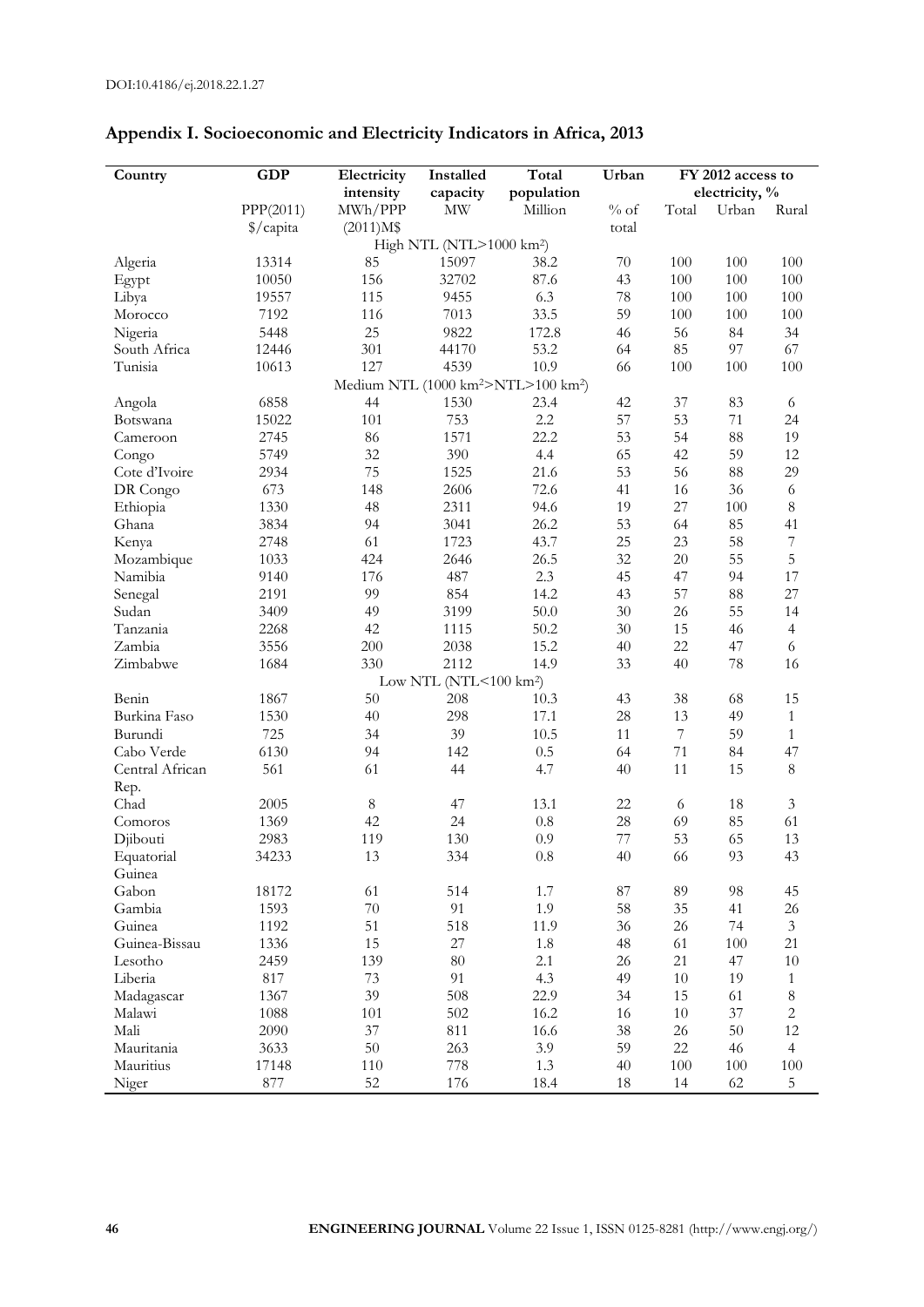| Country      | <b>GDP</b>         | Electricity<br>intensity | Installed<br>capacity | Total<br>population | Urban | FY 2012 access to<br>electricity, % |       |       |
|--------------|--------------------|--------------------------|-----------------------|---------------------|-------|-------------------------------------|-------|-------|
|              | PPP(2011)          | MWh/PPP                  | MW                    | Million<br>$%$ of   |       | Total                               | Urban | Rural |
|              | $\sqrt{$}$ /capita | $(2011)M$ \$             |                       |                     | total |                                     |       |       |
| Rwanda       | 1516               | 23                       | 109                   | 11.1                | 27    | 18                                  | 62    | 8     |
| Sao Tome &   | 2963               | 94                       | 19                    | 0.2                 | 64    | 60                                  | 68    | 47    |
| Principe     |                    |                          |                       |                     |       |                                     |       |       |
| Seychelles   | 24805              | 138                      | 85                    | 0.1                 | 53    | 61                                  | 100   | 17    |
| Sierra Leone | 1876               | 6                        | 77                    | 6.2                 | 39    | 14                                  | 47    |       |
| Swaziland    | 7836               | 125                      | 164                   | 1.3                 | 21    | 42                                  | 100   | 24    |
| Togo         | 1296               | 104                      | 227                   | 6.9                 | 39    | 31                                  | 68    | 9     |
| Uganda       | 1665               | 34                       | 838                   | 36.6                | 15    | 18                                  | 71    | 8     |

# **Appendix I. Socioeconomic and Electricity Indicators in Africa, 2013 (Contd.)**

Source: Authors' calculations using World Bank and UN Data [19, 21].

# **Appendix II. The results of decomposition analysis, 2000-2013**

| Country                  | Code       | $\Delta E$ | $\Delta E_{\text{int}}$                                     | $\Delta E_{act}$ | $\Delta E_{pop}$ | $\Delta E$ | $\Delta E_{int}$ | $\Delta E_{act}$ | $\Delta E_{pop}$ |
|--------------------------|------------|------------|-------------------------------------------------------------|------------------|------------------|------------|------------------|------------------|------------------|
|                          |            |            | GWh                                                         |                  |                  |            |                  | $\frac{0}{0}$    |                  |
|                          |            |            | High NTL (NTL>1000 km <sup>2</sup> )                        |                  |                  |            |                  |                  |                  |
| Algeria                  | <b>DZA</b> | 24566      | 10917                                                       | 7739             | 5909             | 132        | 59               | 42               | 32               |
| Egypt                    | <b>EGY</b> | 74995      | 24179                                                       | 27151            | 23664            | 120        | 39               | 43               | 38               |
| Libya                    | <b>LBY</b> | 3934       | 3420                                                        | $-1410$          | 1924             | 39         | 34               | $-14$            | 19               |
| Morocco                  | <b>MAR</b> | 15008      | 3189                                                        | 9017             | 2802             | 117        | 25               | 70               | 22               |
| Nigeria                  | <b>NGA</b> | 14844      | 87                                                          | 9693             | 5064             | 172        | $\mathbf{1}$     | 112              | 59               |
| South Africa             | ZAF        | 36792      | $-38186$                                                    | 40774            | 34204            | 23         | $-23$            | 25               | 21               |
| Tunisia                  | <b>TUN</b> | 8177       | 3654                                                        | 3204             | 1320             | 125        | 56               | 49               | 20               |
|                          |            |            | Medium NTL (1000 km <sup>2</sup> >NTL>100 km <sup>2</sup> ) |                  |                  |            |                  |                  |                  |
| Angola                   | <b>AGO</b> | 5930       | 2576                                                        | 1905             | 1449             | 513        | 223              | 165              | 125              |
| Botswana                 | <b>BWA</b> | 1640       | 207                                                         | 891              | 541              | 98         | 12               | 53               | 32               |
| Cameroon                 | <b>CMR</b> | 2550       | 757                                                         | 511              | 1282             | 94         | 28               | 19               | 47               |
| Congo                    | COG        | 537        | 266                                                         | 103              | 168              | 203        | 100              | 39               | 63               |
| Cote d'Ivoire            | <b>CIV</b> | 1847       | 887                                                         | $-55$            | 1015             | 63         | 30               | $-2$             | 35               |
| DR Congo                 | ZAR        | 2719       | $-1178$                                                     | 1513             | 2385             | 60         | $-26$            | 33               | 53               |
| Ethiopia                 | ETH        | 4659       | 1067                                                        | 2458             | 1134             | 326        | 75               | 172              | 79               |
| Ghana                    | <b>GHA</b> | 3409       | $-3102$                                                     | 3995             | 2516             | 56         | $-51$            | 66               | 41               |
| Kenya                    | <b>KEN</b> | 3888       | 913                                                         | 1233             | 1742             | 114        | 27               | 36               | 51               |
| Mozambique               | <b>MOZ</b> | 10592      | 6285                                                        | 2695             | 1611             | 1046       | 620              | 266              | 159              |
| Namibia                  | <b>NAM</b> | 1386       | $-475$                                                      | 1219             | 642              | 58         | $-20$            | 51               | 27               |
| Senegal                  | <b>SEN</b> | 1742       | 706                                                         | 272              | 765              | 130        | 53               | 20               | 57               |
| Sudan                    | <b>SDN</b> | 6252       | 2731                                                        | 1896             | 1624             | 304        | 133              | 92               | 79               |
| Tanzania                 | <b>TZA</b> | 2923       | 278                                                         | 1416             | 1230             | 153        | 15               | 74               | 64               |
| Zambia                   | ZMB        | 4817       | $-2532$                                                     | 4356             | 2993             | 80         | $-42$            | 72               | 50               |
| Zimbabwe                 | <b>ZWE</b> | $-2209$    | $-78$                                                       | $-3771$          | 1640             | $-21$      | $-1$             | $-36$            | 16               |
|                          |            |            | Low NTL (NTL $<$ 100 km <sup>2</sup> )                      |                  |                  |            |                  |                  |                  |
| Benin                    | <b>BEN</b> | 569        | 234                                                         | 81               | 254              | 143        | 59               | 20               | 64               |
| Burkina Faso             | <b>BFA</b> | 707        | 233                                                         | 235              | 239              | 214        | 70               | 71               | 72               |
| Burundi                  | <b>BDI</b> | 149        | 70                                                          | 3                | 76               | 136        | 64               | 3                | 69               |
| Cabo Verde               | <b>CPV</b> | 170        | 49                                                          | 93               | 28               | 140        | 40               | 76               | 23               |
| Central African Republic | CAF        | 57         | 78                                                          | $-52$            | 31               | 55         | 75               | $-50$            | 29               |
| Chad                     | <b>TCD</b> | 120        | $-39$                                                       | 97               | 62               | 140        | $-45$            | 112              | 73               |
| Comoros                  | COM        | 21         | 12                                                          | $-1$             | 10               | 90         | 50               | $-5$             | 44               |
| Djibouti                 | DJI        | 175        | 67                                                          | 71               | 37               | 134        | 51               | 54               | 28               |
| <b>Equatorial Guinea</b> | <b>GNQ</b> | 314        | 88                                                          | 164              | 62               | 683        | 190              | 357              | 135              |